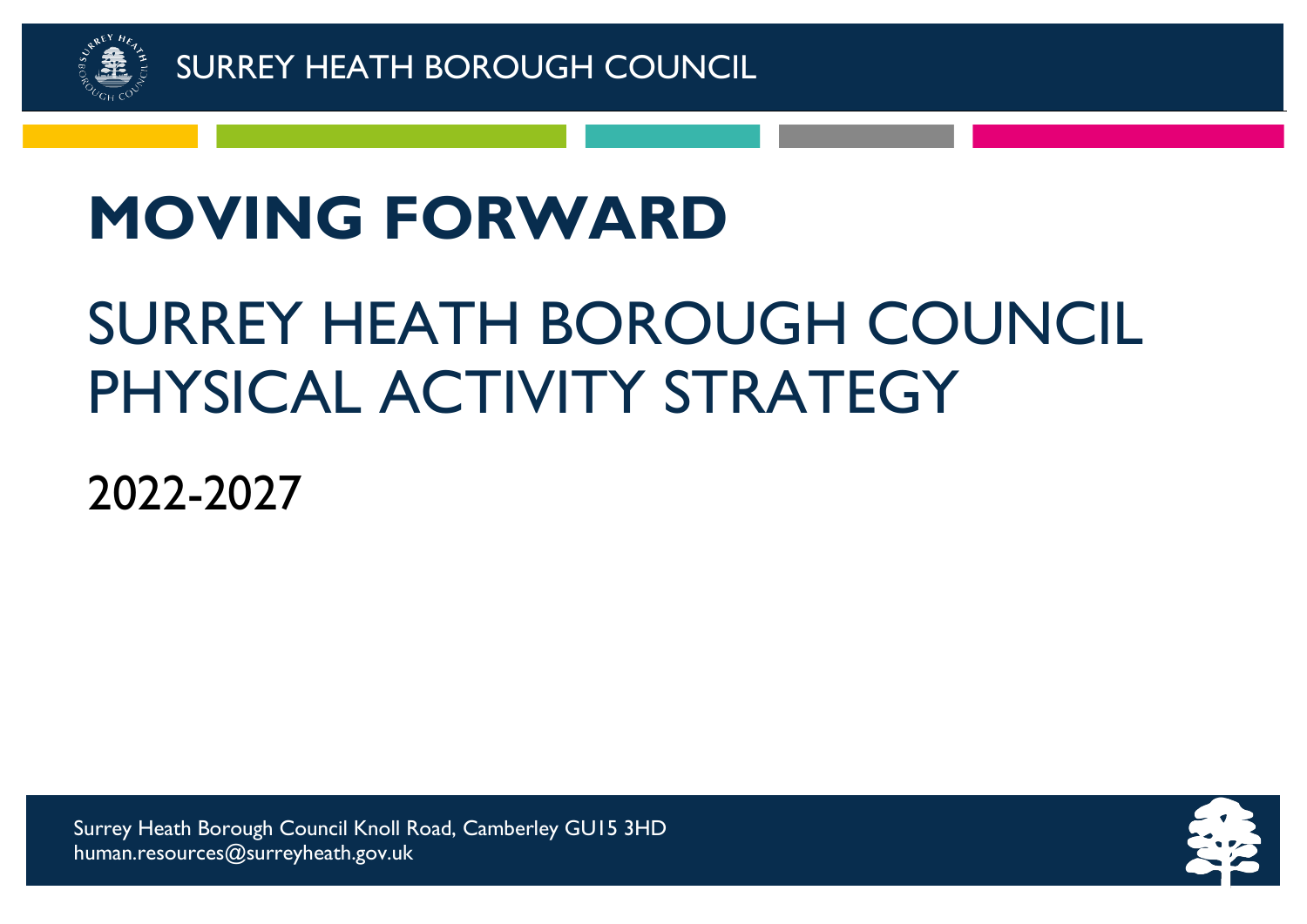# Foreword

*By Cllr Rebecca Jennings-Evans, Places and Strategy Portfolio Holder, Surrey Heath Borough Council*

I am delighted to present the Physical Activity Strategy for Surrey Heath Borough Council. This strategy aims to set out the priorities of this Council to create an environment that allows our residents to participate in physical activity regardless of abilities, background, or circumstances. The Strategy has been updated over the last 22 months to reflect the challenges and impact of the Pandemic that have affected the health and wellbeing of our residents.

Based on comprehensive research undertaken by Sport England through their bi-annual 'Active Lives Survey' and an understanding of local issues and needs the Council has been able to highlight key areas as priorities for action. This strategy aims to set out initiatives to address these priorities alongside our health focussed partners, such as the Clinical Commissioning Group and Active Surrey, to enrich the lives of our residents.

As a Borough we need to celebrate the good work that we are already doing in this area with programmes such as 'Walking Football, Walking for Health, Parkrun and the annual Surrey Youth Games amongst other initiatives. We need to recognise the fantastic facilities that we currently provide, as well as the beautiful open spaces that we have access to in our Borough. We are lucky that we have a thriving support network with many good quality local clubs that play a critical role in aiding others to be active.

I look forward to working with our officers to deliver the next steps in our strategy to ensure that our residents have the opportunities to access resources and facilities in a way that works best for them.

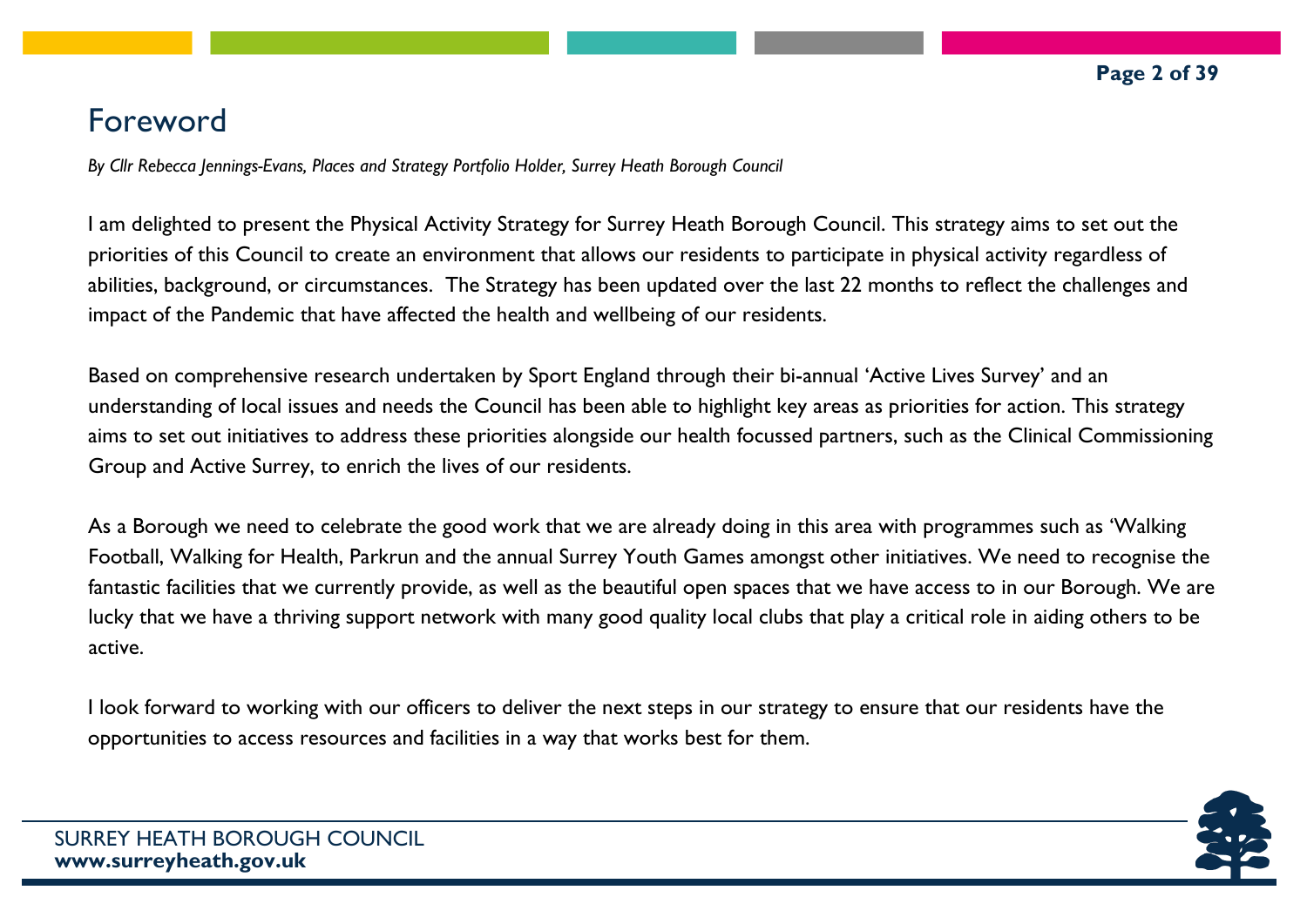# 1. Why is Physical Activity Important?

Being physically active can benefit almost every aspect of our lives. In their latest report published in 2019, UK Chief Medical Officers reiterated the message that "If physical activity were a drug, we would refer to it as a miracle cure, due to the great many illnesses it can prevent and help treat."

Guidelines state that adults should undertake 150 minutes of moderate intensity (or 75 minutes of vigorous intensity) physical activity a week, while children and young people aged 5-18 should aim for an average of at least 60 minutes per day (1). It's been medically proven that those taking part in 150 minutes a week can drastically reduce the risk of long term health conditions: (2)

- **Dementia by up to 30%**
- $\blacksquare$  Hip fractures by up to 68%
- **Depression by up to 30%**
- **Breast cancer by 20%**
- Colon cancer by 30%
- Type 2 diabetes by up to 40%
- Cardiovascular disease by up to 35%
- **All-cause mortality by 30%**

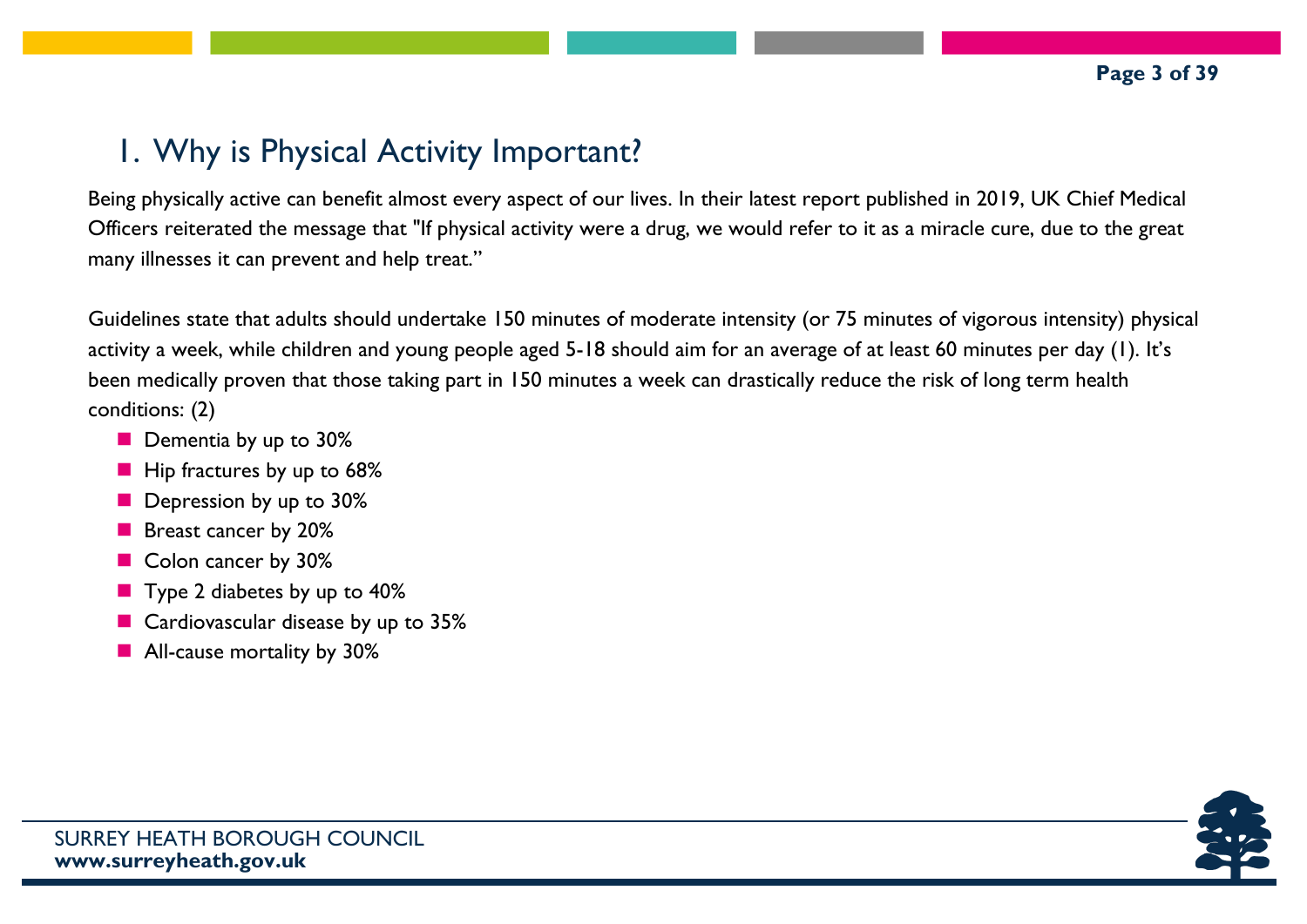#### **Page 4 of 39**

The positive health impacts stretch far beyond disease prevention though. There is strong evidence to show physical activity has an impact on weight management, cognitive function, dementia, sleep, confidence and better overall quality of life (3). Being active also provides a number of social benefits by bringing together different communities, building stronger connections between residents and their local area, and providing opportunities to meet for those who may otherwise be isolated. (4).

Physical Activity provides a great return on community investment too; research has shown that for every  $\pounds I$  spent on community sport and Physical Activity, an economic and social return on investment of £4 is generated (5). Research also shows a proven link between taking part in physical activity and improved job opportunities (6).

There is often a misconception that people have to take part in sport in order to undertake physical activity. While sport plays a hugely valuable role in the wellbeing of our community, there are many different ways to be active. According to the World Health Organisation, physical activity refers to any bodily movement produced by the muscles that uses energy (7). Benefits can be achieved through any form of movement that raises heart rate such as walking, cycling, tai chi, household chores or gardening (amongst others).

Despite the many benefits, levels of physical inactivity have been increasing globally, partly due to advances in technology making life easier. Inactivity has been described by the Department of Health and Social Care as a "silent killer", responsible for one in six UK deaths - equal to smoking - and is estimated to cost the UK  $E7.4$  billion annually, including  $E0.9$  billion to the NHS alone. As discussed later in the document, levels of inactivity have risen as a result of the Covid-19 pandemic - so we must act now.

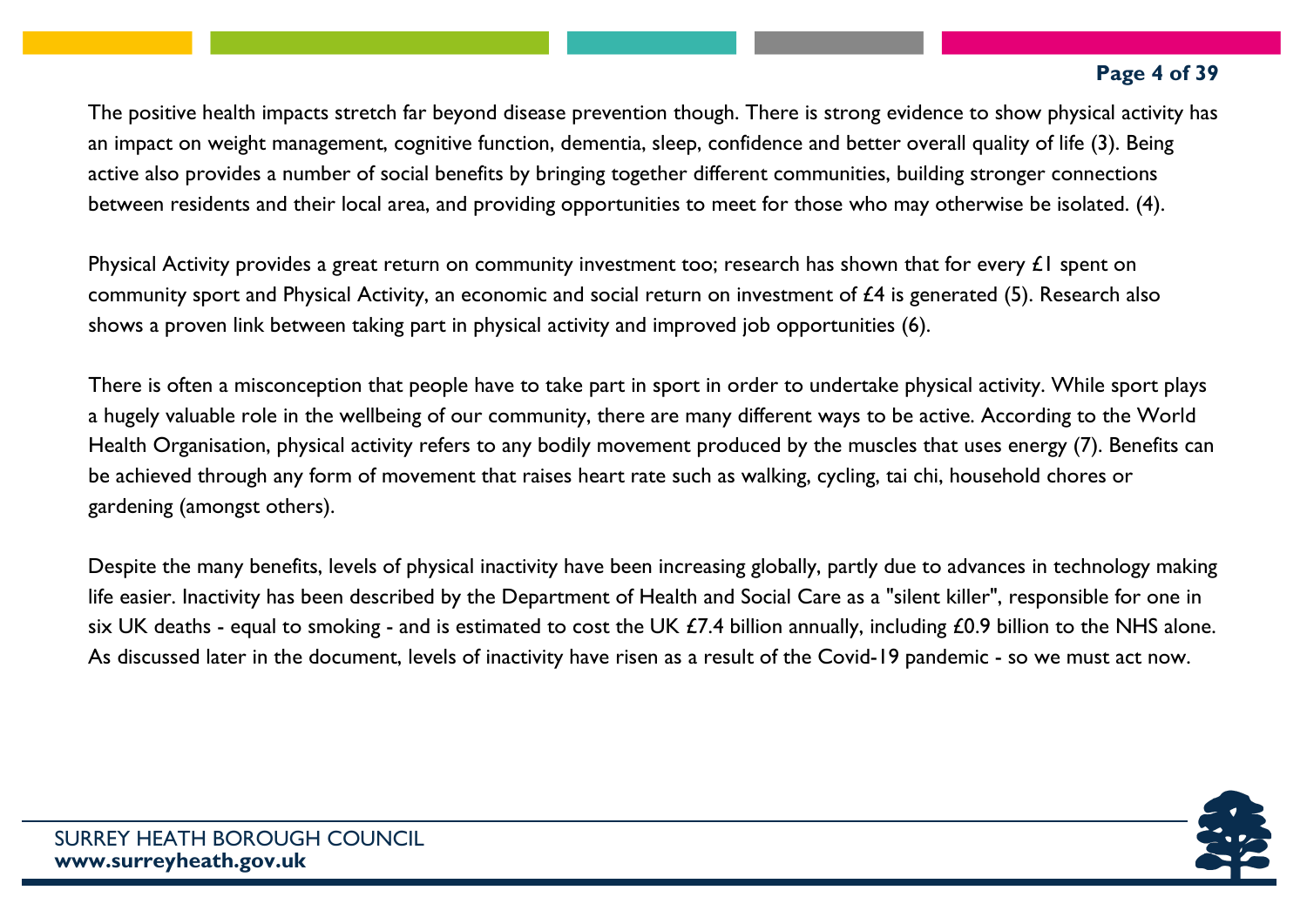#### **Page 5 of 39**

We know from multiple sources that the greatest health gains can be achieved by those currently undertaking the lowest levels of physical activity, so helping those who are currently doing nothing to take that first significant step and start doing something will be key if we want to make real improvements to the health of our community.

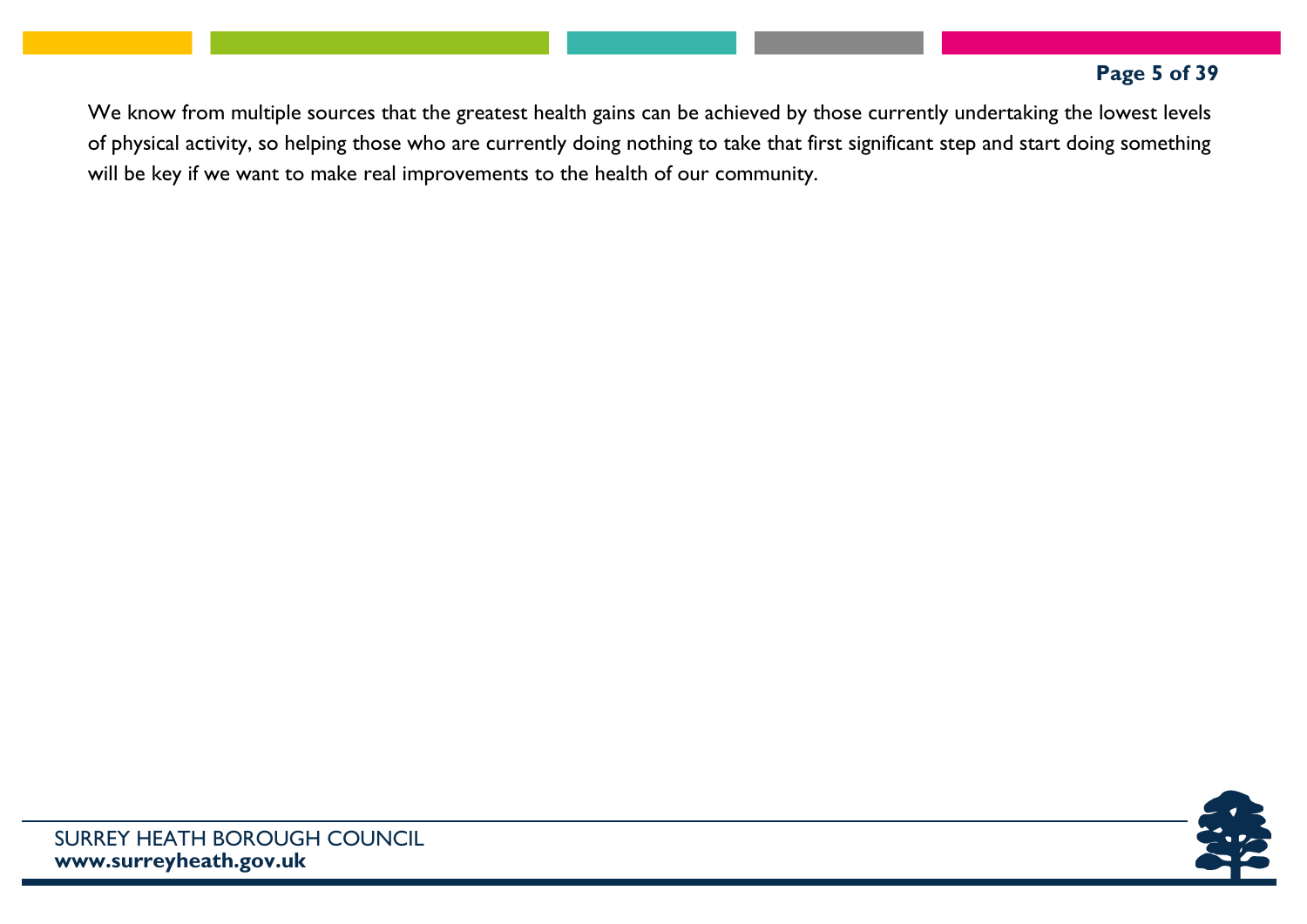# 2. How has this strategy been developed?

Having a strategy for the years ahead will help the Borough Council to identify where its limited resources can be concentrated in order to have the greatest impact. This document, "Moving Forward", has been developed based on a range of sources of information nationally, regionally and most importantly, locally. These are described below:

# **2.1 Sport England "Uniting the Movement" and Surrey "Movement for Change" Physical Activity Strategies, 2021-2031**

The central theme of Sport England's new physical activity strategy, "Uniting the Movement" (8), is tackling inequalities. For certain people, such as people with disabilities and/or long-term health conditions, women, people from lower socio-economic groups and people from Black and Asian backgrounds, there's a clear pattern of low levels of activity - so Sport England will place a sharp focus on providing opportunities for those who are being left behind.

Surrey's county Physical Activity strategy, "Movement for Change", (9) builds on Uniting the Movement with a high level plan supporting Surrey's Health & Wellbeing strategy. It encourages a new way of working to help everyone adopt a more active lifestyle, with a particular focus on those who need it most. The strategy, coordinated by Active Surrey, offers a blueprint which can be used to underpin the day to day programmes and actions that will make a difference to people's lives. It was coproduced with residents, volunteers, community groups and professionals across Surrey. "Moving Forward" is designed to align with and compliment the great work that is set out in the above strategies by focusing on these wider issues at a local level. We will work with our partners, acknowledging we have common goals but different areas of reach and expertise, ensuring we are complimenting each other by working in partnership rather than duplicating programmes of work.

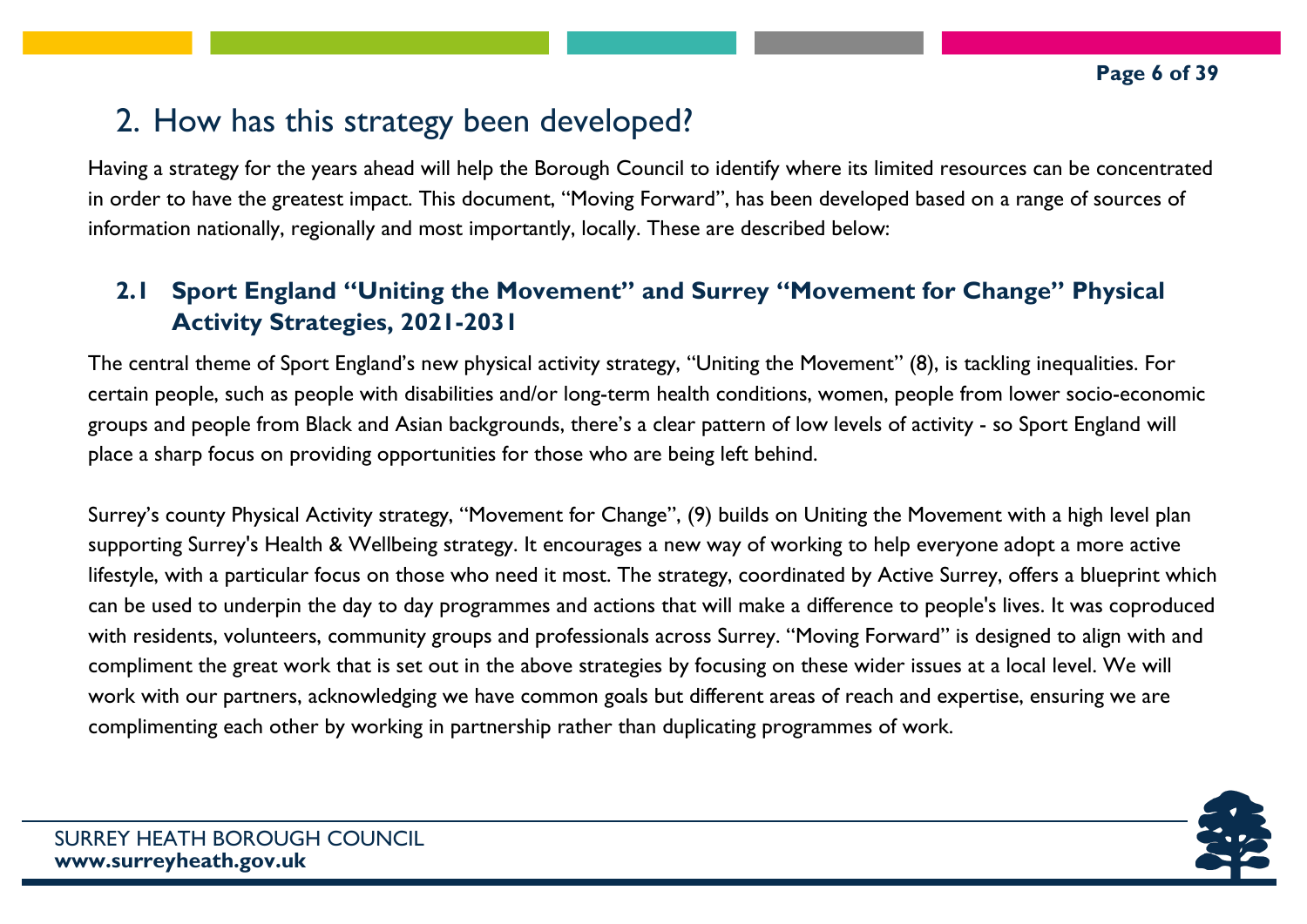## **2.2 Surrey Heath Borough Council Five Year Strategy, 2022-2027**

After an extensive consultation process with the public and partners, the Council laid out its four headline priorities for the next five years: Environment, Economy, Effective and Responsive Council, and Health and Quality of Life.

'Moving Forward' will contribute towards all four priorities of the five year strategy, with a particular focus on Environment and Health of Quality life – most notably:



- **E** Enhance and improve access to green spaces
- Net Zero Carbon Emissions & resilient to the impacts of climate change
- $\blacksquare$  Improve air quality and air 'inequalities'
- Strong community identity
- $\blacksquare$  Improving health and wellbeing
- **Access to leisure and recreation**

Delivering the objectives within this strategy will aid the Council in meeting its higher level outcomes. Moving Forward has been intentionally anchored to the timeline of five year strategy, both concluding in 2027.

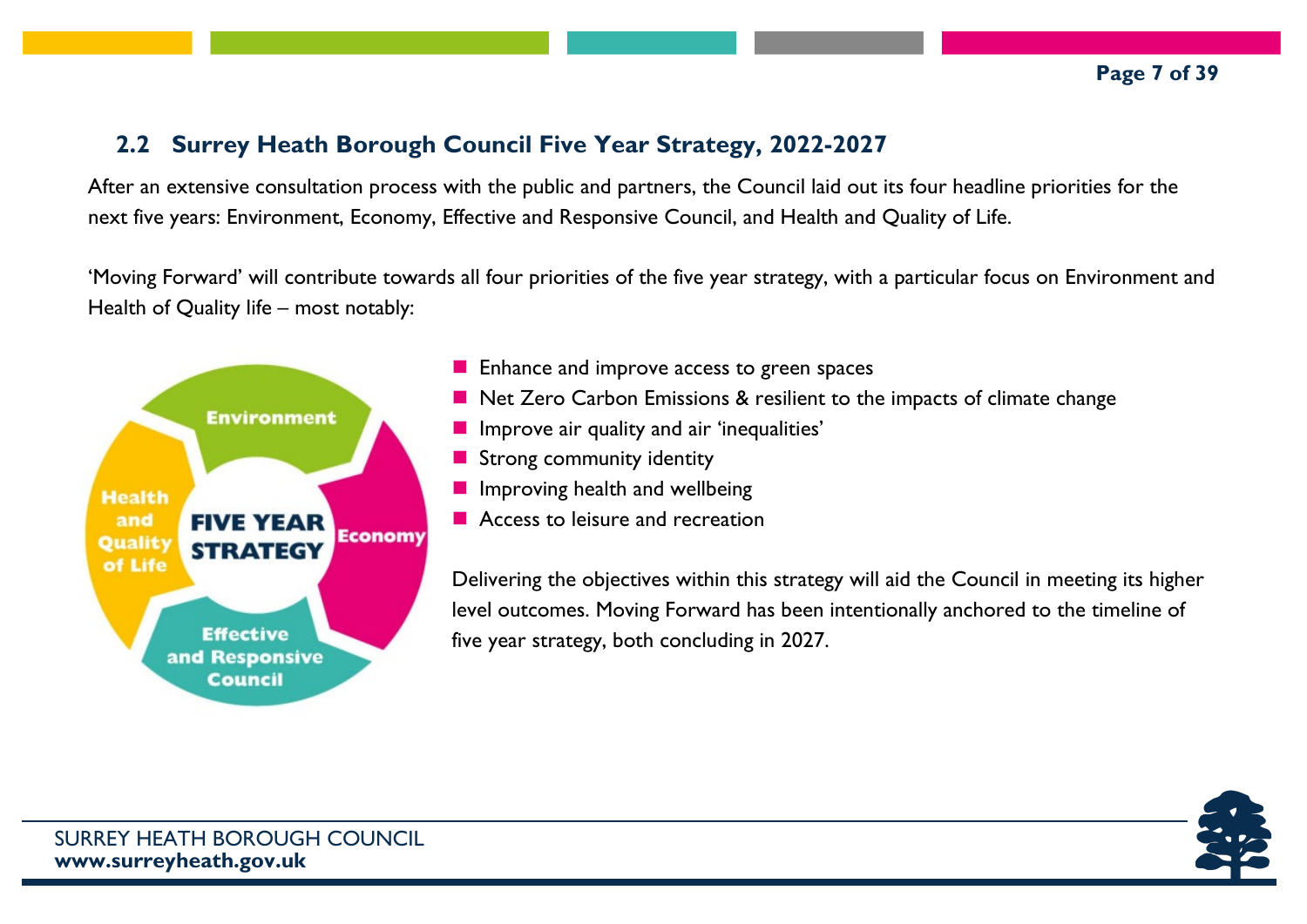# **2.3 Active Lives Data**

# Active Lives Survey (16+)

Sport England provide a unique and comprehensive view of the nation's activity levels twice a year via their 'Active Lives Survey'. The adult survey (16+) is one of the largest in Europe, with an average sample size of nearly 200,000 people a year helping to provide an in-depth picture of how many people take part in sport and physical activity by demographic group, location and activity type. Due to the sheer volume and depth of data, results are released many months after the measurement period. The sample size for each local authority (including Surrey Heath) is around 500 people.

Depending on their number of minutes of weekly physical activity, people are classed as being either:

- Active doing at least 150 minutes a week.
- **Fairly active doing 30-149 minutes a week**
- **Inactive doing fewer than 30 minutes a week**

The most recent Active Lives results for the Borough covering the period May 2020 – May 2021 are shown below:

| <b>Level of Activity</b>               | <b>Baseline (Nov 15-16)</b> | May 19-20 | <b>May 20-21</b> |
|----------------------------------------|-----------------------------|-----------|------------------|
| Active (150 mins+)                     | 63.10%                      | 69.80%    | 67.1%            |
| <b>Fairly Active (30-150)</b><br>mins) | 6.60%                       | $11.50\%$ | 10.6%            |
| Inactive (>30 mins)                    | 30.30%                      | 18.70%    | 22.3%            |

*Table 1: Surrey Heath Activity Levels (age 16+) 2015-2021, from Sport England 'Active Lives Survey'* (10)

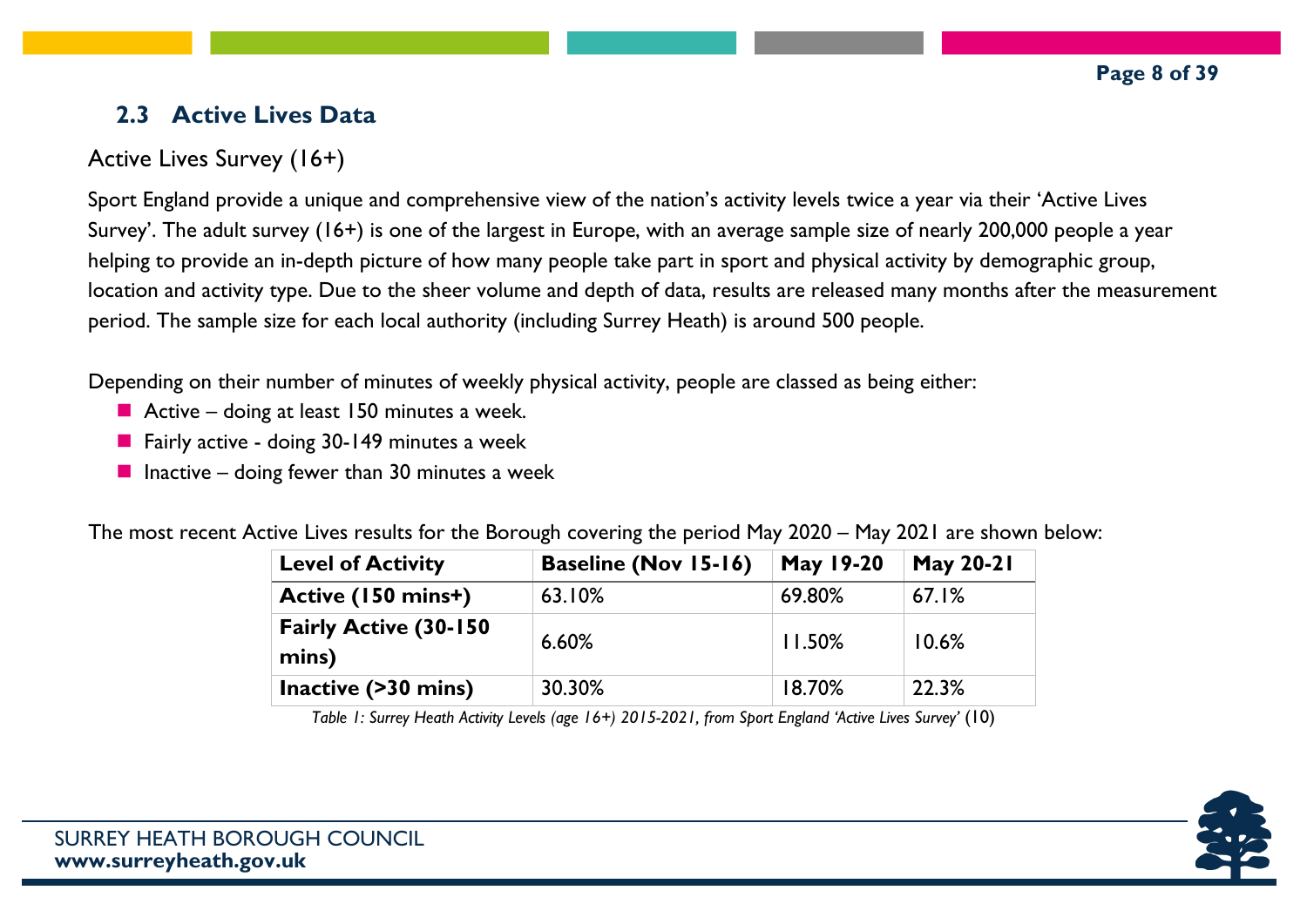Although the percentage of active residents has increased and percentage of inactive residents has decreased since the survey started in November 2015, it is evident that some of this progress has been lost in the previous 12 months. This is reflective of the impact of the pandemic and is mirrored across the country in varying degrees. Surrey Heath remains more active than the national average (active: 60.9%, inactive: 27.5%) and ranks mid table in comparison to our Surrey neighbours.

Beyond the headline figures, Active Lives highlights a number of inequalities in activity levels between certain demographics. If we want to give every resident the opportunity to enjoy the benefits of physical activity, we need to address these inequalities. According to the most recent available demographic data (10), the differences include:

- **Area:** According to 'Middle Super Output Area' data (11), (geographical areas similar to ward level), 22% of Old Dean residents rank as inactive compared to 17% in Bisley and St Pauls. Whether for financial, time, transport or other reasons it may not be easy for residents in these areas to access physical activity in the same way as others
- **Gender:** Women in Surrey Heath had a 6% higher inactivity rate compared to their male counterparts far larger than the 1.2% gap seen nationally
- Age: Data shows the older we get, the more likely we are to be inactive. 51.3% of over 75s in Surrey are inactive compared to just 15.5% of 16-24 year olds. This is a concern given the Borough's ageing population.
- **People with a disability and/or long term health condition:** While statistical data local to Surrey Heath is limited (sample sizes are too small to draw from), we know that nationally one in four people live with a long-term health condition and that people within this category are twice as likely to be inactive, despite evidence suggesting being active can reduce the severity of some symptoms and help with the management of many conditions (12).

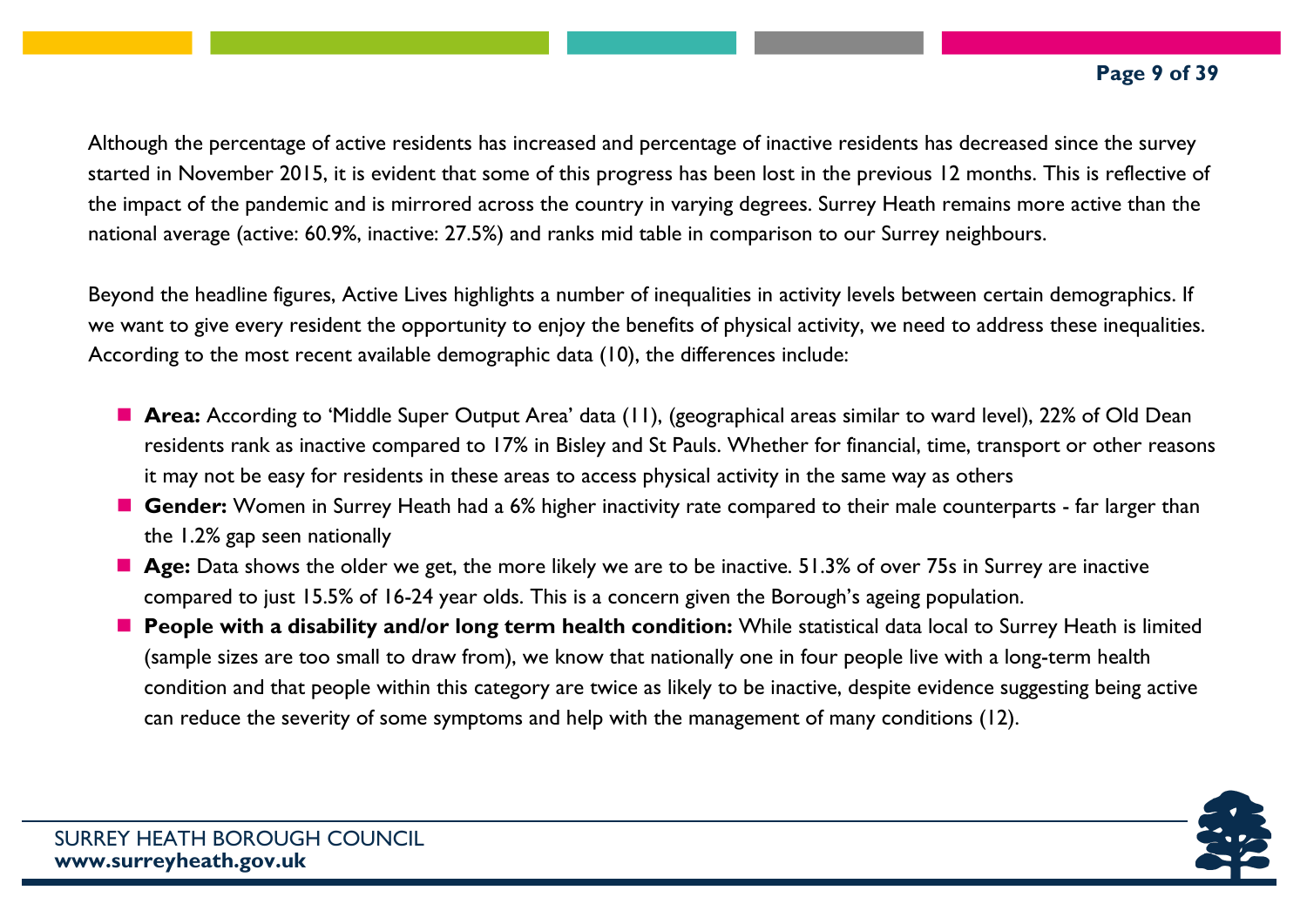#### **Page 10 of 39**

**Ethnicity:** While again local data is limited, the national picture shows respondents identifying as Asian (excluding Chinese) had a much higher inactivity rate (37.5%) compared to respondents identifying as mixed ethnicity (21.7%) or White British (26%). This suggests there may be cultural sensitivities or barriers that need to be addressed to increase activity in some communities.

As Active Lives data is only collected from a sample of residents, the results cannot be assumed to be definitively accurate – however the survey provides a reliable indication of activity levels and these results have been used to inform development of this strategy.

## Active Lives Children and Young People

Building on the adult survey, Sport England started publishing results from its 'Active Lives Children and Young People Survey' in 2018, summarising the activity levels of children and young people aged 5-16 in England. Each term, a number of schools are randomly selected to be in the survey, with the aim of getting 100,000 children and young people in Years 1 to 11 to take part each academic year.

Activity levels are measured differently to the adult survey, based on Chief Medical Officer's guidelines. Children and Young People are classed as either Active (averaging 60 mins or more activity every day), Fairly Active (average of 30-59 minutes a day) or Less Active (averaging less than 30 minutes a day).

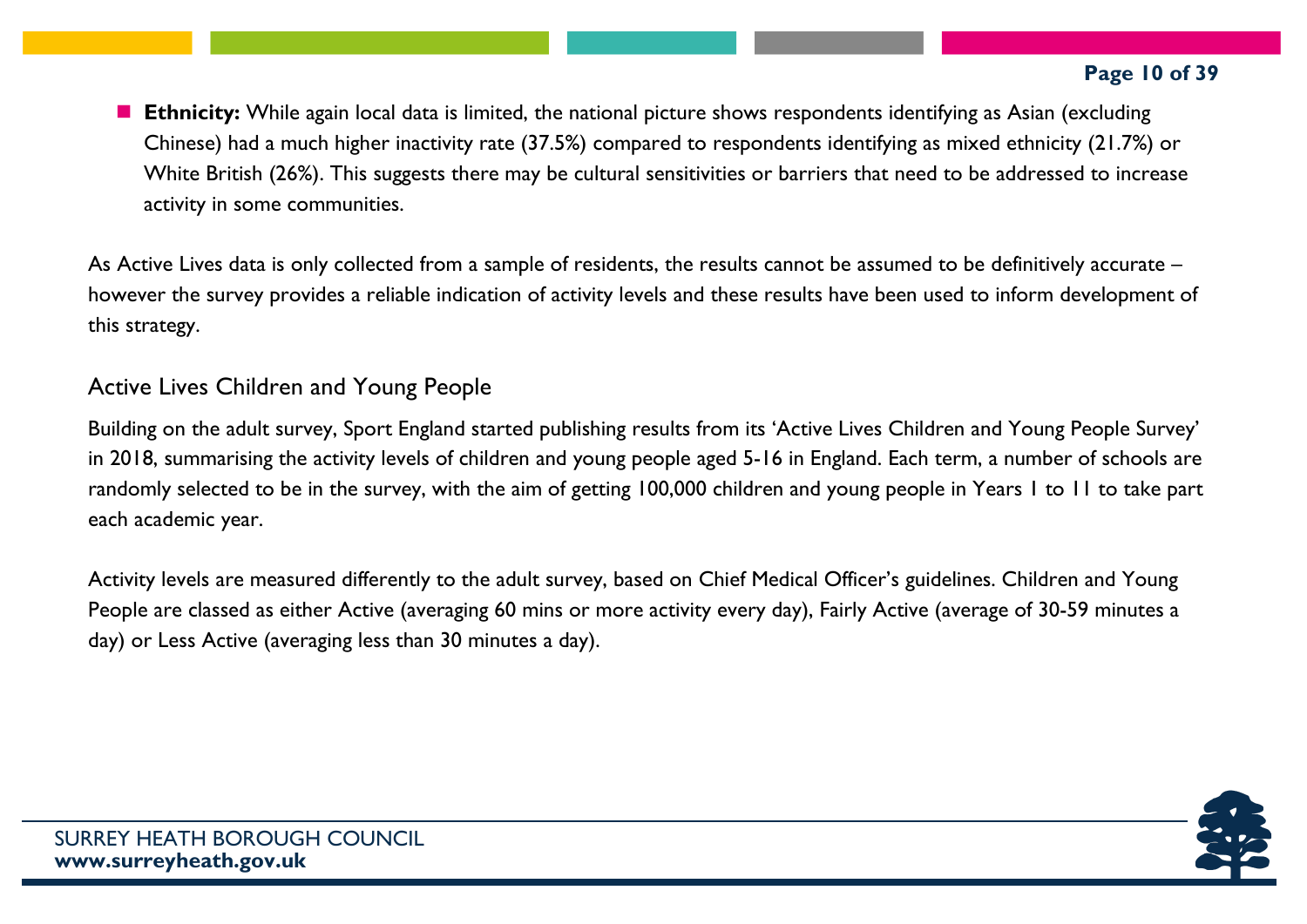The most recent data released in 2021 covers the 2019/20 school year. Due to challenges with data collection the sample size for Surrey Heath was too small for Sport England to include but looking at the county picture, the impact of the pandemic is clear:

| <b>Level of Activity</b> | 2018/19 | 2019/20 | <b>Difference</b> |
|--------------------------|---------|---------|-------------------|
| <b>Active</b>            | 53.4    | 47.2    | $-6.20\%$         |
| <b>Fairly Active</b>     | 21.9    | 24.7    | 2.80%             |
| <b>Inactive</b>          | 24.8    | 28.2    | 3.40%             |

Table 2: Surrey Children and Young People Activity Levels, from Sport England 'Active Lives Children and Young People Survey' (13)

During the most recent academic year where results were available at borough level (2017-18), Surrey Heath registered the highest percentage of "Less Active" young people in the county at 38.6%, far above the national average. While this is concerning, a degree of caution should be taken before drawing too many conclusions from this information. Unlike the adult Active Lives survey which is more established and allows us to see trends over time, the Children and Young People results are still in their relative infancy with a smaller sample size than the in the adult survey, meaning results are less reliable.

#### Recovering from Covid-19

As shown in the data above, multiple lockdowns, requests to shield, closure of leisure facilities, financial impacts and challenges with mental health (amongst other reasons) all contributed to 'usual' physical activity habits grinding to a halt. While many residents have resumed physical activity, some are yet to return, so we must work hard to listen to what they need and give

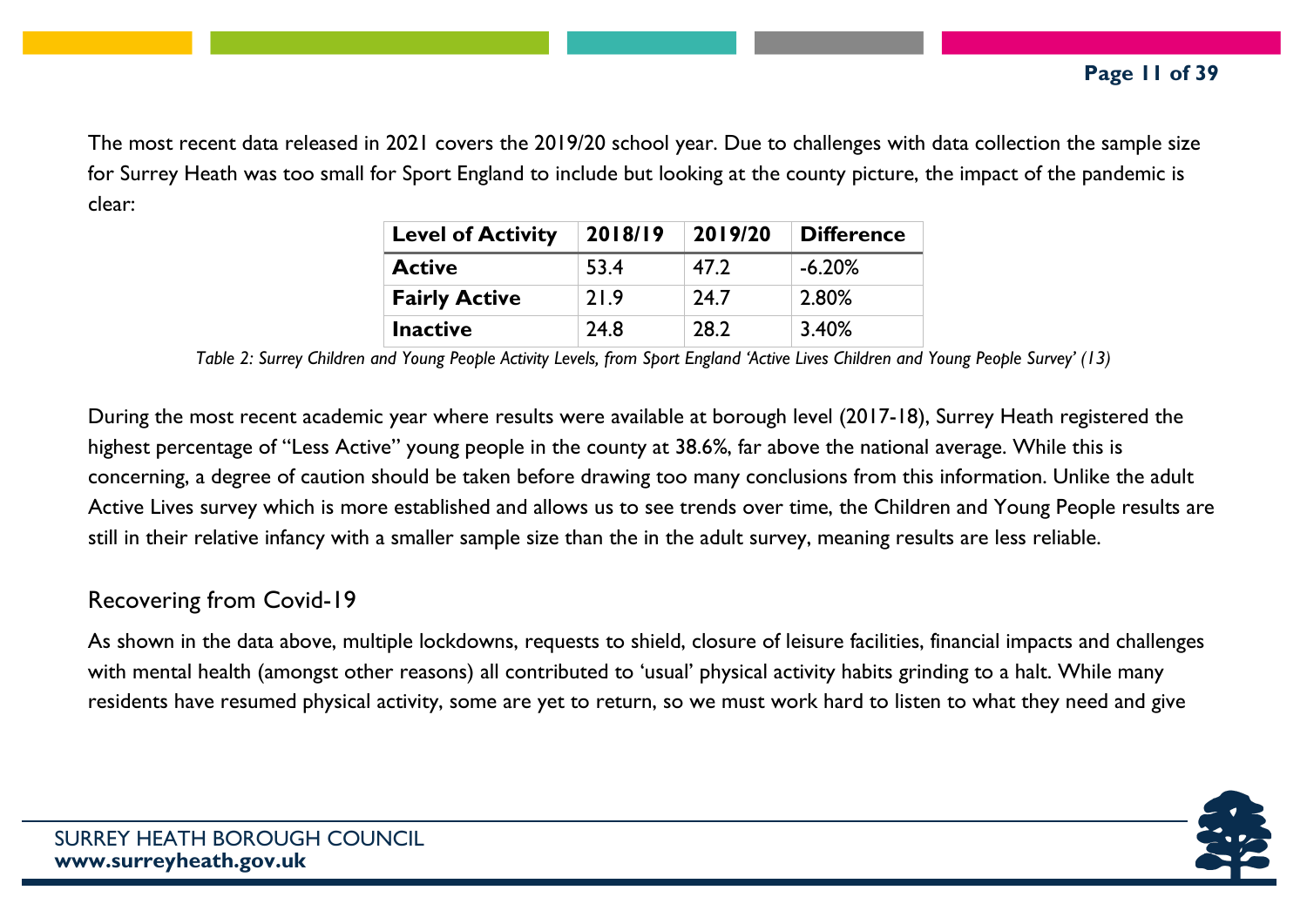#### **Page 12 of 39**

them the confidence to come back. Sport England data also shows the pandemic exacerbated a number of inequalities in activity levels, such as those around socio-economic status, disability and ethnicity.

Locally we know many sports clubs, leisure facilities, community facilities and other organisations have had their memberships and income heavily disrupted, so it will be important we help these organisations to get back on their feet. We also know that "long covid" continues to affect some residents, and while research in this area is still limited, we will look to support them to find ways of being active that can work around their condition.

## **2.4 Local Consultation**

While high level strategy and quantitative data are extremely useful in shaping our direction of travel, we know if we want to make meaningful change to improve activity levels, it is critical this strategy represents the needs and views of local residents. To ensure 'Moving Forward' captured this, a three phased consultation process took place between June - October 2021.

## Focus Groups

In an effort to better understand how we can address the local needs, issues and barriers for some of our underrepresented communities, focus groups were held around 5 key demographics:

- **Nomen and Girls**
- **D** Older People
- Children and Young people
- $\blacksquare$  People with disabilities and long-term health conditions
- Making Activity Accessible (cultural, financial, transport etc.)

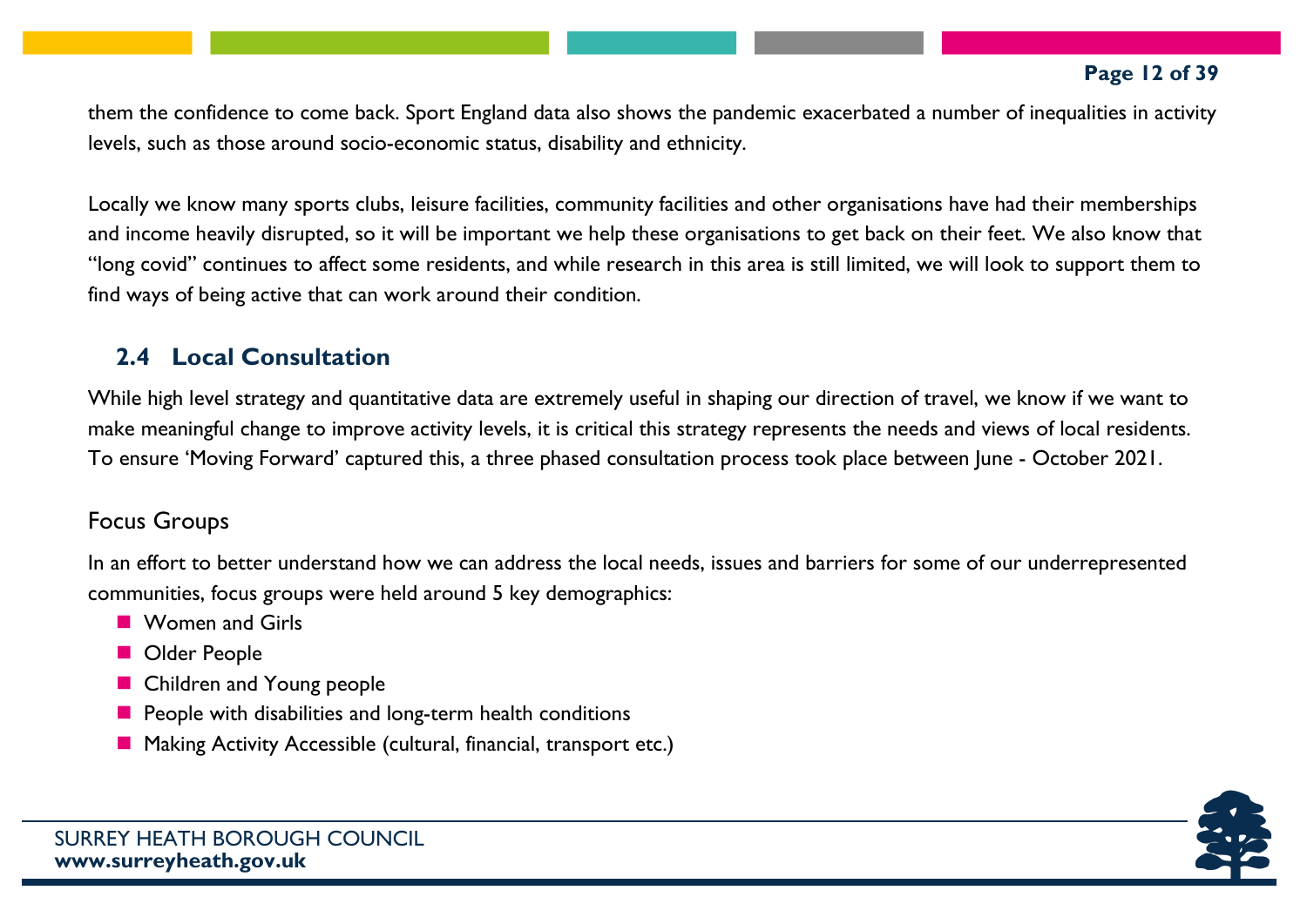#### **Page 13 of 39**

Focus Group attendees were a mix of statutory bodies, community bodies and individuals with backgrounds or interest relevant to the theme of that session. Some came from more active background and others from less active backgrounds. Sessions were intimate with 3-5 participants each to ensure everyone had a chance to contribute, and were built around structured questions with opportunities for sharing personal experiences.

After being collated and coded, feedback was universally grouped into 6 main areas:



*Focus Group Feedback: Key Themes*

The focus groups were extremely insightful with multiple workshops agreeing that building of a social aspect into activities was just as essential as the activities themselves. There was a clear desire to see imagery of people and physical activity that "looked like them" rather than traditional "fit" stereotypes, and several stakeholders expressed a need for more activities pitched at beginner level.

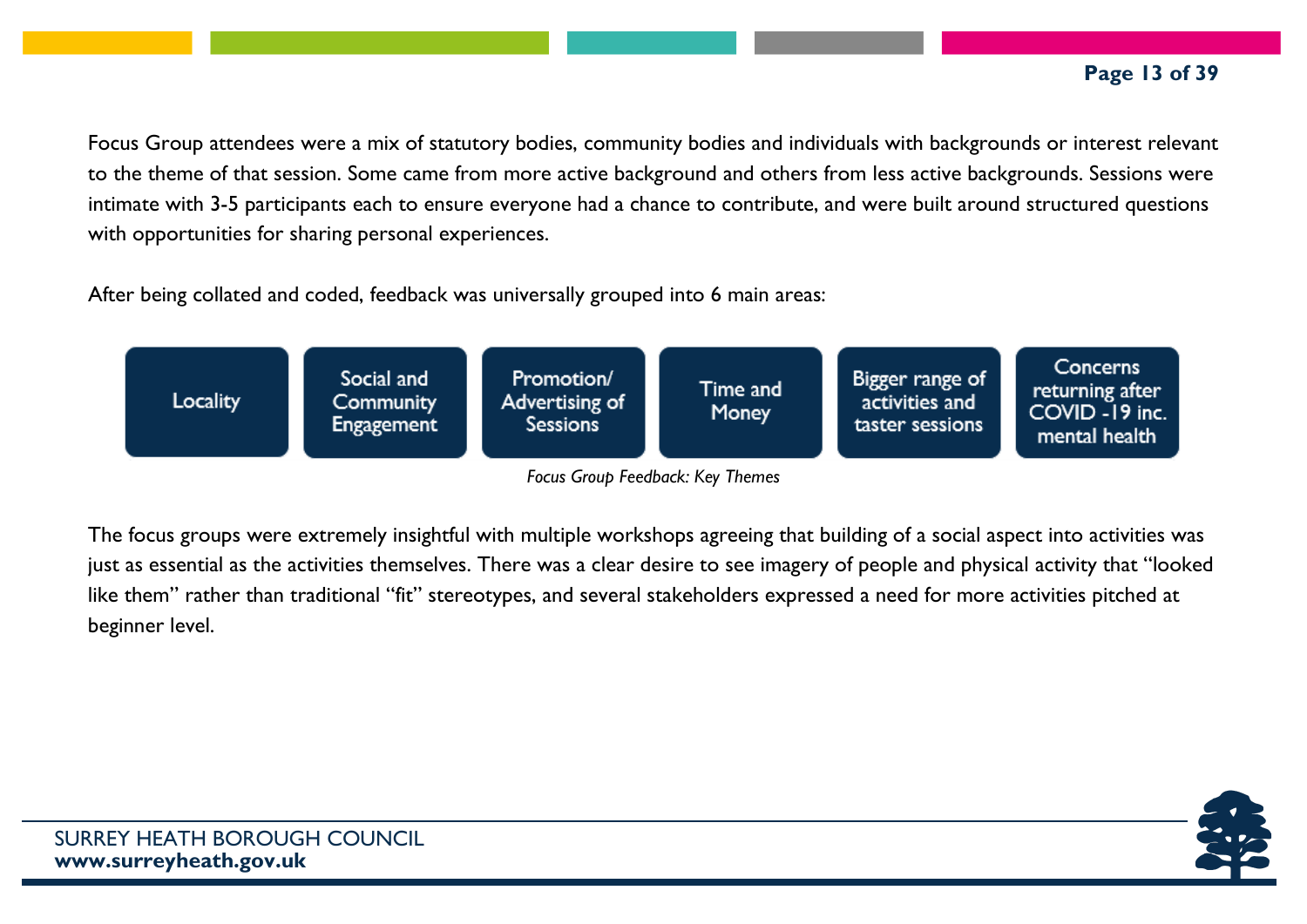## Physical Activity Survey

153 residents responded to the Council's physical activity survey as part of its "healthy choices" campaign between September – October 2021, which was open to all Borough residents. The survey, which was primarily promoted through social media and cascaded out through a network of community groups, contained a number of questions around activity levels, preferred types of physical activity and barriers to participation.

Responses to this consultation reflected a wide range of views with a number of conflicting answers, making it difficult to draw reliable conclusions. The variety of opinions does however underline there is not a "one size fits all" approach to physical activity that works for everyone, so we need to provide opportunities for activity in a number of different ways.

- Walking (46.8%) was the most popular activity that respondents took part in, followed by Gym/Fitness Classes (16.3%), and "Other" (11%) which included a diverse range of activities such as yoga, martial arts, home workouts, horse riding and Nordic walking
- Respondents felt that locality and access to activities (28.6%) and the range of activities available (24.9%) worked well in Surrey Heath
- Time (23%), money (13.7%) and motivation (11.5%) were ranked as the biggest challenges to being more active
- When asked "what would help you become more active?", respondents ranked "more affordable, discounted or free sessions" as the top answer (19.6%) followed by more taster sessions or open days try something new" (15.9%).

In the open text section, some of the most notable comments included:

- *"I don't like having to book weeks in advance or having to pay a membership fee"*
- *"Not knowing how to find out what is available and where."*

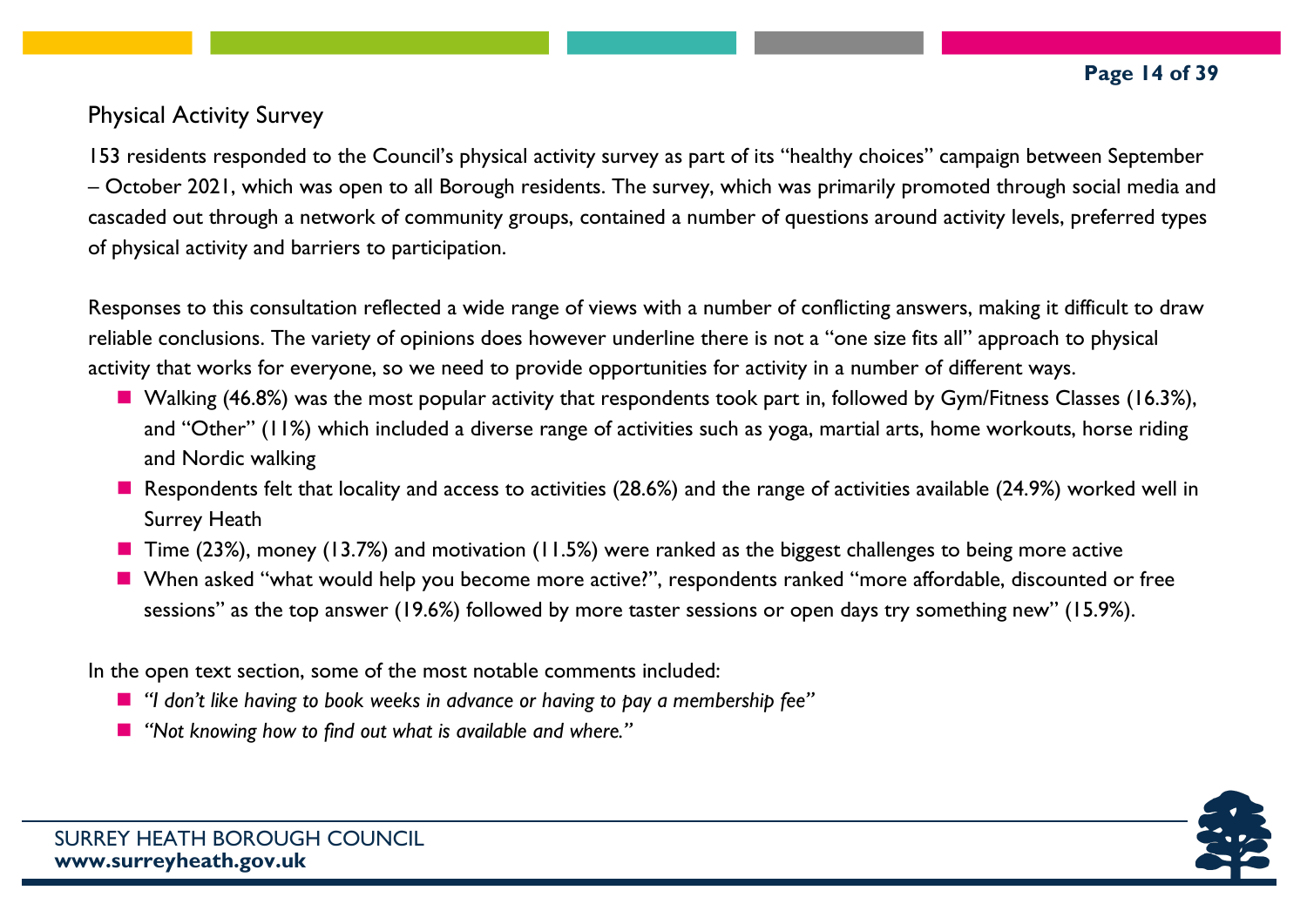- *"Lessons with people who are overweight like me."*
- *"I need to walk to any facilities. If they are not within walking distance don't use them."*
- *"More facilities needed outside of Camberley. Chobham is overlooked"*
- "So many sports are expensive subs, kit costs and equipment for football, cricket, rugby etc can exceed £250/season. There is also a bit of a stigma around women in sport. There are no beginners or beginner friendly teams in the area (that I'm aware of) so a lot of the time you'll be a beginner in a team of experienced footballers/cricketers/runners etc. It can be intimidating, and the general excuse for being mixed with such abilities is that there aren't enough women taking part in sport - probably because they're too *intimidated to go! It's a bit of a vicious circle"*

A further breakdown of responses to this consultation can be found in the appendix.

#### Help Us Help You

As part of a campaign called "Help Us Help You", local clubs and leisure organisations were contacted to gain a better understanding of the support they required as we emerge from the pandemic. Fourteen organisations responded and while many reported being optimistic about their ability to recover effectively, there were some common areas where support would be welcomed. Highlighted areas included recruitment of new members, building or re-building links with schools (who in most cases stopped sessions from external providers during the pandemic), and promotion in the community.

Thanks go to all who took time to be part of this local consultation work for their support, input and feedback which has helped inform the development of this strategy.

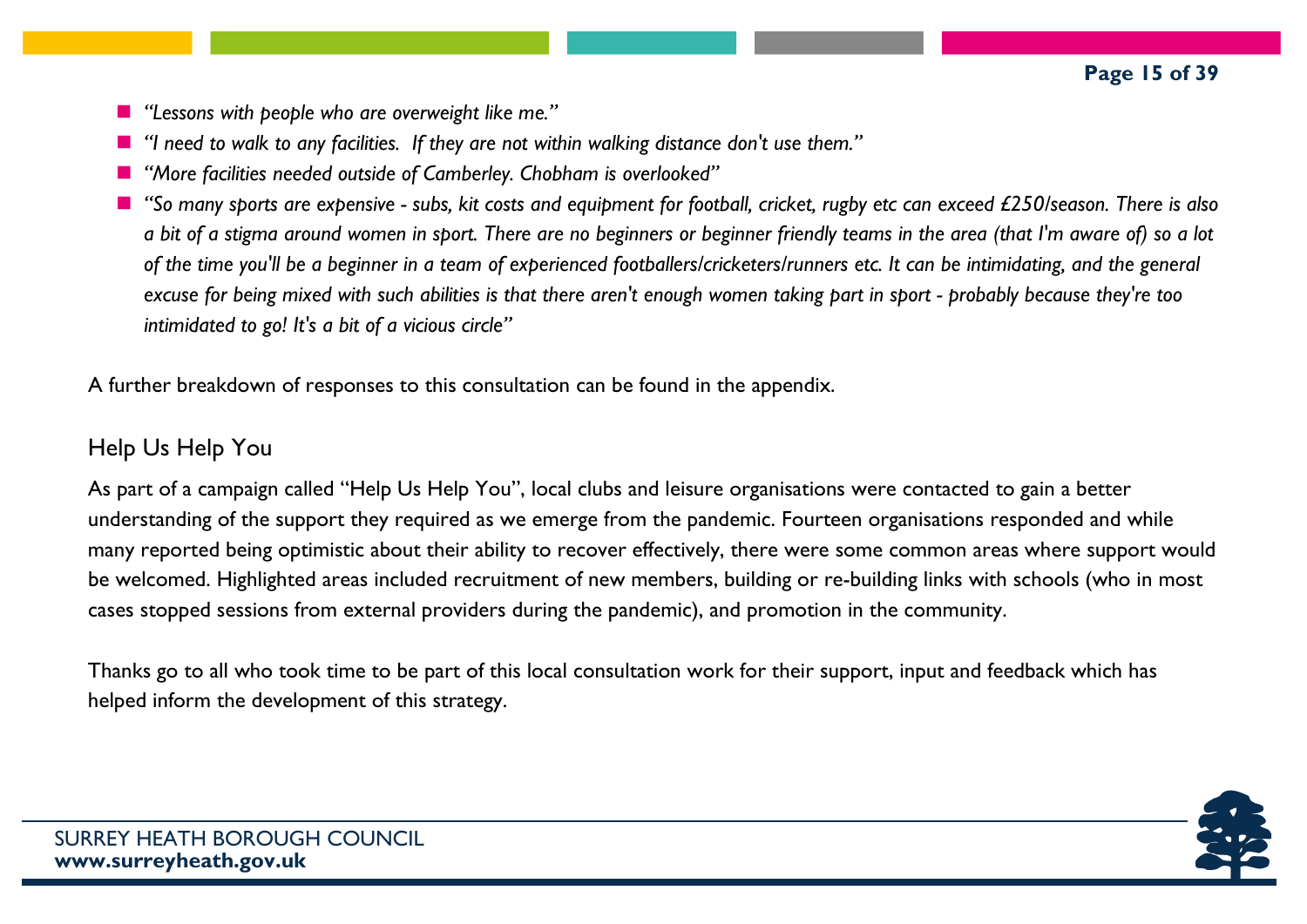## **2.5 Wider Strategies**

In addition to the above, the targets within this strategy are influenced by (and designed to contribute positively towards):

- Surrey Health and [Wellbeing](https://www.healthysurrey.org.uk/__data/assets/pdf_file/0007/197530/Surrey-Health-and-Wellbeing-Strategy-FINAL-19.11.20.pdf) Strategy (PDF)
- [Community](https://www.surreycc.gov.uk/council-and-democracy/finance-and-performance/our-performance/our-organisation-strategy/community-vision-for-surrey-in-2030) Vision for Surrey 2030 (Surrey County Council website)
- Surrey Heath [Climate](https://www.surreyheath.gov.uk/sites/default/files/images/Planning/ClimateChange/Surrey%20Heath%20Climate%20Change%20Action%20Plan%20March%202021.pdf) Change Action Plan (PDF)
- Surrey Heath Local Plan (in development)
- Frimley Integrated Care System Plan

Targets will also support wider work of the Council such as the "Whole Systems Approach to Obesity" project being developed with our health partners and outcomes from local community support working groups.

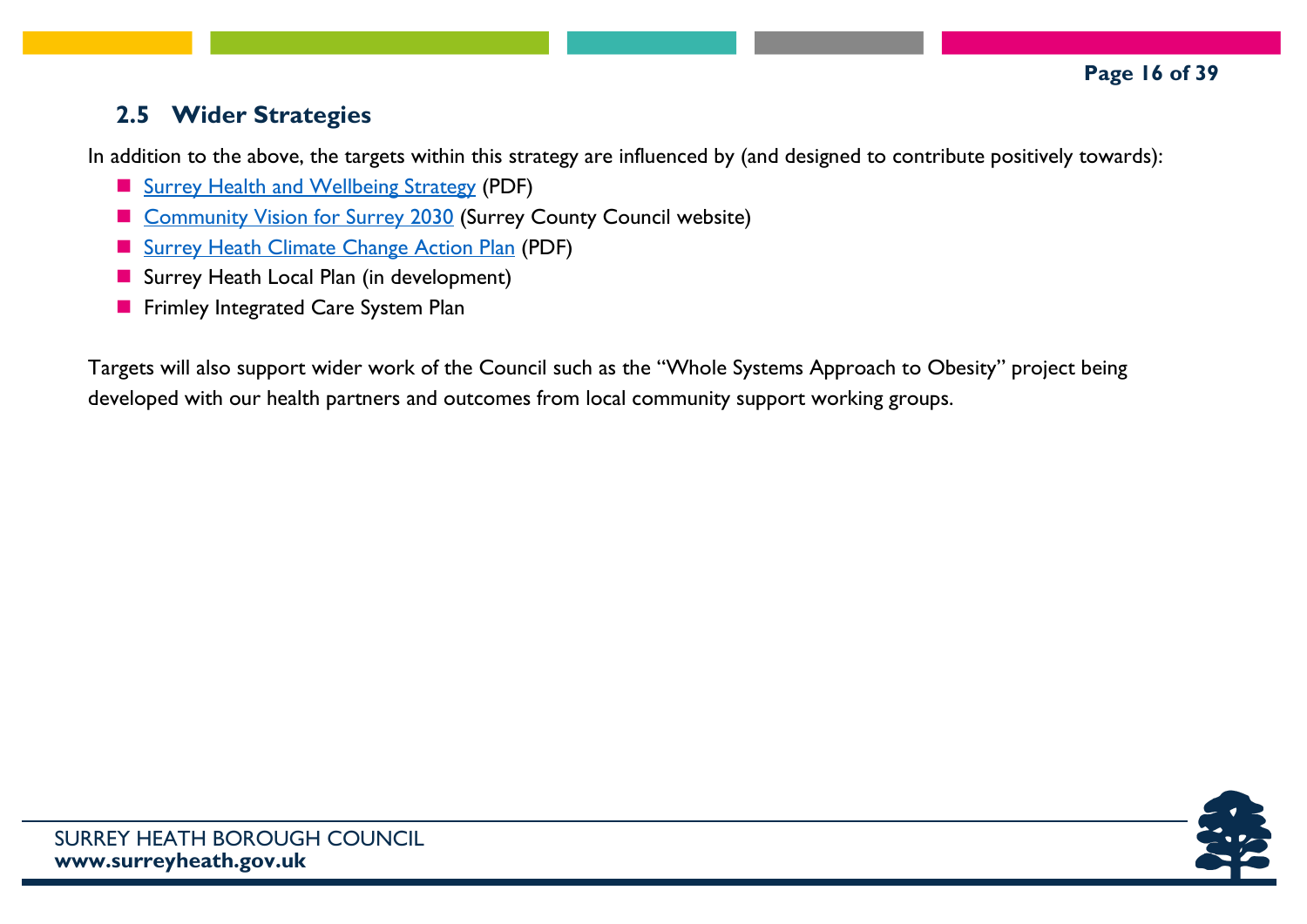# 3.Building on our Strengths

While we are rightly focusing on local challenges, it is also important to recognise Surrey Heath has a number of local strengths. To achieve our goals of increasing physical activity levels among all residents, it will be important to make sure we capitalise and build on areas such as:

#### **Leisure centres**

Following a successful contract award to Places Leisure, Camberley's flagship £22 million leisure centre opened in summer 2021. The state of the art centre includes an extensive fitness suite, 25 metre 6-lane pool, training pool with adjustable floor, splash zone (interactive water confidence area), 8 court sports hall, group exercise studios, health suite, climbing area and café in addition to a soft play area for children. The spaces inside Places Leisure Camberley have been designed with flexibility and inclusivity in mind and can be adapted in many ways to make them suitable for a variety of audiences.

It will be important in the years ahead to maximise the fantastic opportunities presented by this new facility and work with the provider, Places Leisure, to ensure as many residents can find a form of activity that works for them - especially among underrepresented groups. In some cases this will be a simple case of signposting to sessions, while other issues may be more complicated and require a wider conversation with partners (such as investigating how those with transport challenges can still can benefit from the centre).

Outside of Camberley, Lightwater Leisure Centre also has a host of excellent dryside facilities and while not covered under the Council's leisure contract, we will work in partnership with the staff and trustees to identify gaps in provision and provide

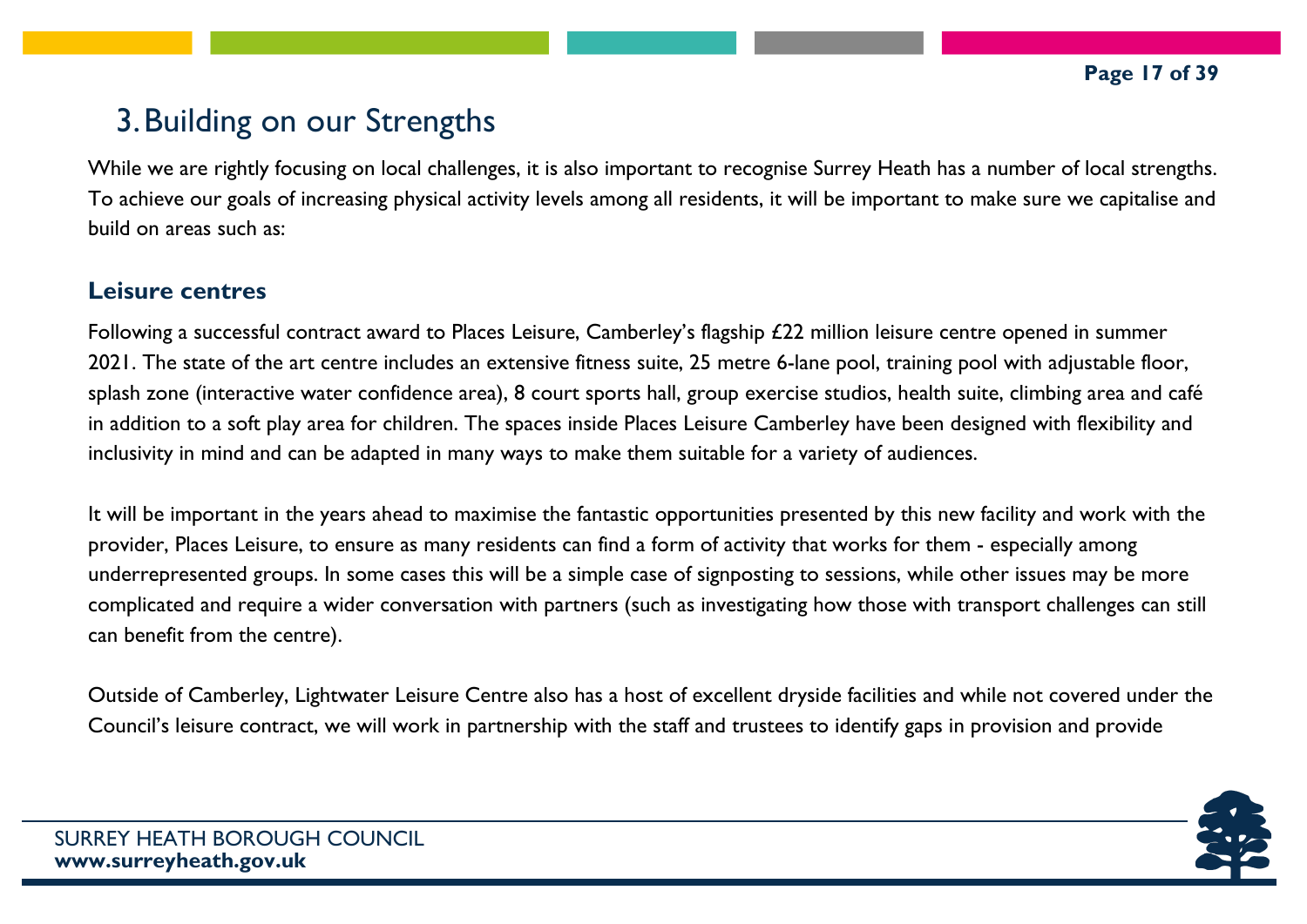support to address those gaps. A smaller leisure centre is also available at Tomlinscote school in addition to a number of private facilities around the Borough, while there are also opportunities to increase community engagement with more specialist venues such as Lord Roberts Centre in Bisley.

# **Wealth of green spaces**

Surrey Heath has the highest percentage of tree cover of any local authority in the country (14), and significantly more green space than the national average. As part of the Council's five-year strategy consultation, when asked "What do you love about Surrey Heath?", over half of the respondents mentioned some aspect of green space or open spaces or access to countryside or the rural feel of the area.

The Borough has two well known and loved Green Flag facilities in Frimley Lodge Park and Lightwater Country Park. Activity will continue to be promoted at both venues, but there are also a number of other green spaces across the Borough which can be utilised for a range of formal and informal activities.

We know that providing activity local to where people live is important, so in addition to promoting community facilities like community centres and village halls, we will also be working to raise awareness of walk routes and lesser known public green spaces which communities can enjoy.

# **Committed volunteers**

Thousands of hours are given up every year by volunteers across the Borough to facilitate getting our residents active, whether through community led schemes such as parkrun or University of the Third Age (U3A), through traditional sports clubs,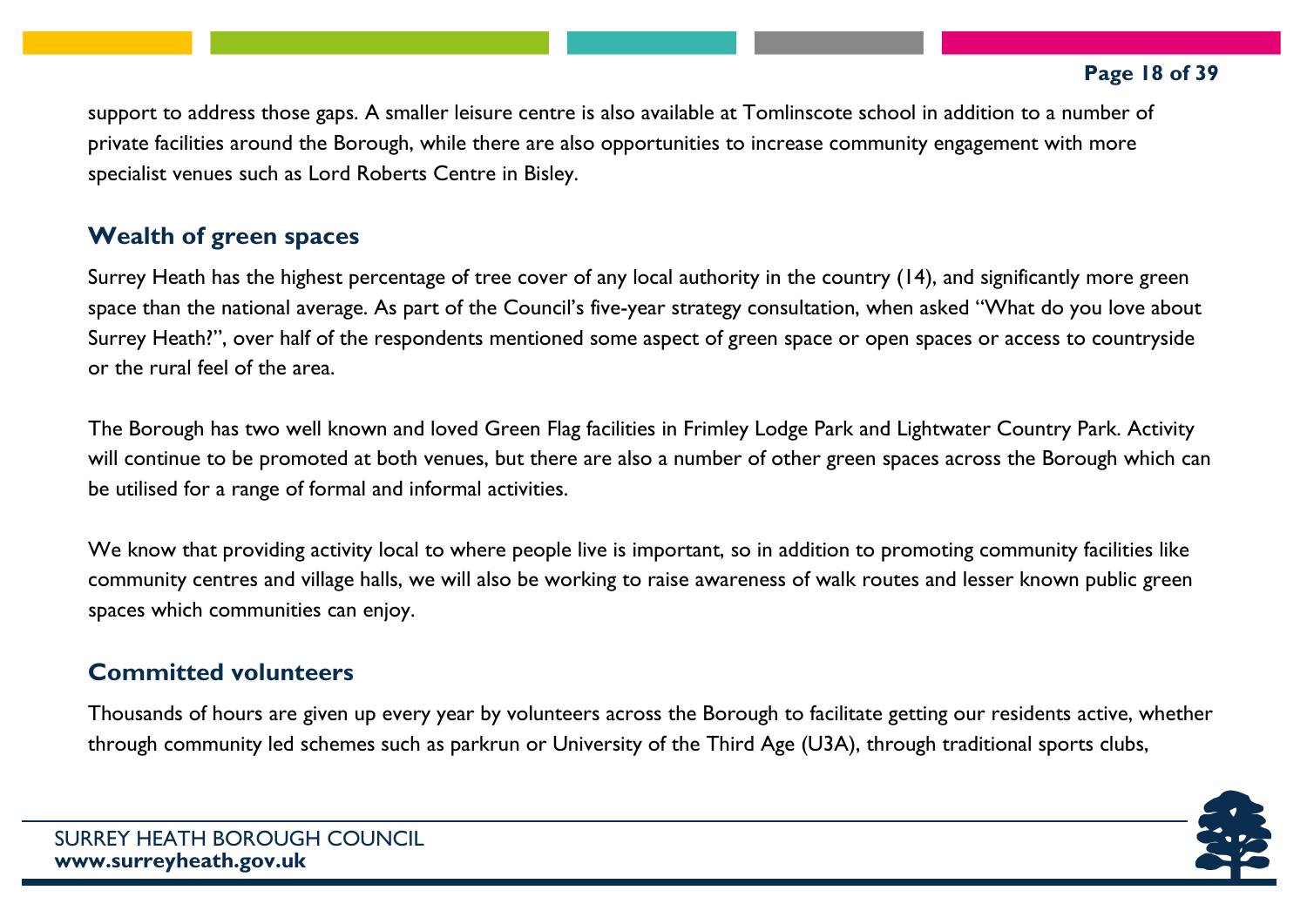community organisations or through Surrey Heath Borough Council schemes such as its popular 'Walking for Health' programme.

We want to continue to celebrate and recognise those people who make sport and physical activity happen, and encourage even more people to give back to their local community while meeting new people and learning new skills.

#### **Relationships with health and wellbeing partners**

As discussed at the head of this strategy, physical activity plays a role in the 'bigger picture' of wider health and wellbeing - so it is important we do not view physical activity in isolation. Instead we will look to further develop the excellent relationships we have built with our health partners, sharing knowledge, information and resources where relevant, and collaborating to make sure we are achieving our mutual objectives of a healthy Surrey Heath.

We want to work closer with colleagues in the growing areas of 'social prescribing' and 'green social prescribing' to help those who could benefit most from being involved in physical activity. We will continue to work closely with Active Surrey, the county's Active Partnership, to improve our reach, knowledge and best practice.

## **History of successful projects**

Council officers have worked with a range of partners and volunteers to deliver a number of successful projects in the past such as the Surrey Youth Games, Surrey Heath Sports Awards, "Fans in Training Programme" (a 12-week theory and practical programme to help fans of local clubs to live a healthier lifestyle), walking football, "Go Tri" (beginner friendly triathlon) events,

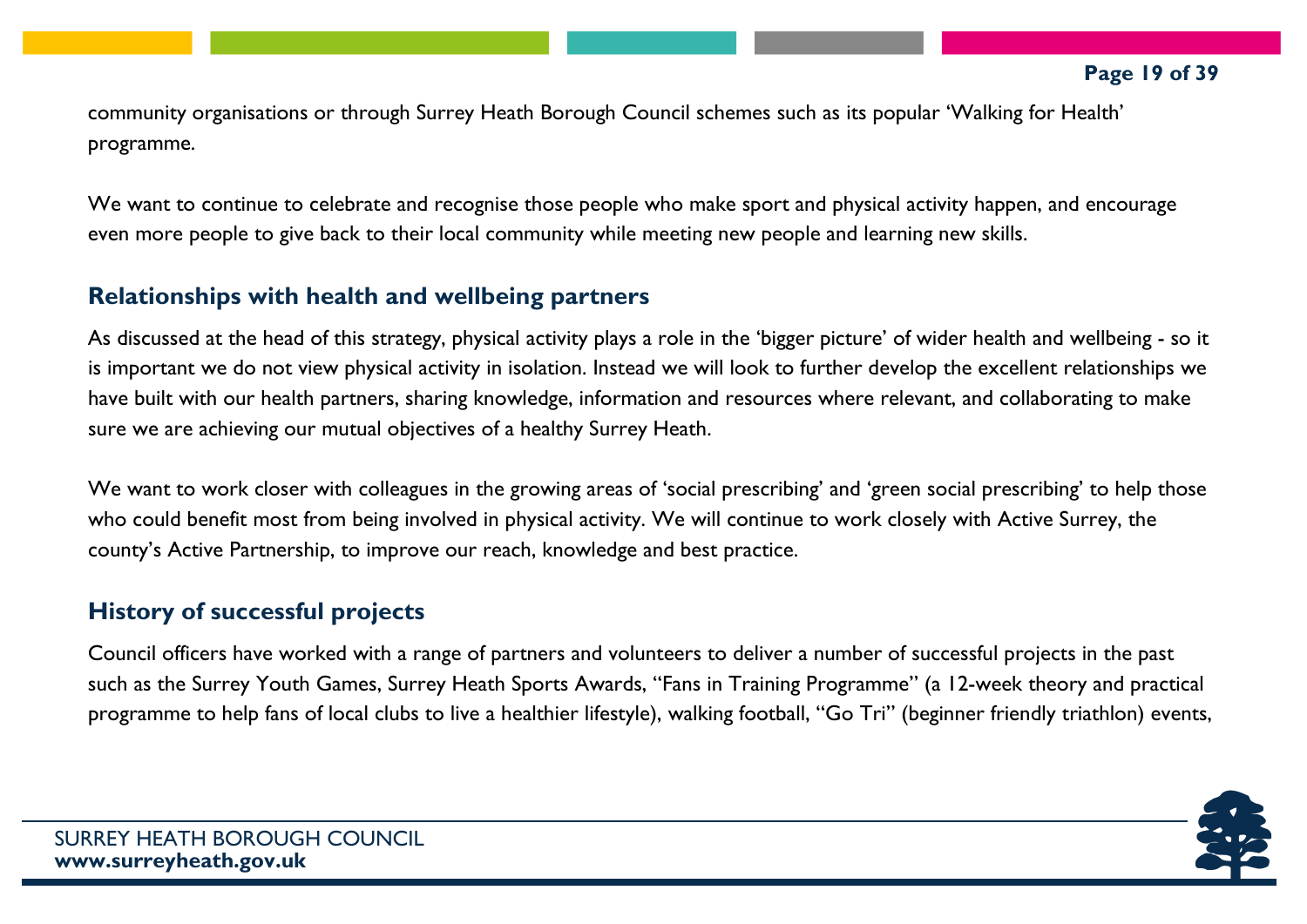a "Get Active 50+ programme" and a bike recycling scheme that gave unwanted bikes to young people on free school meals amongst others.

Every project has had its own successes and challenges, with the learning from each informing our future approach as we set our ambitious targets for "Moving Forward".

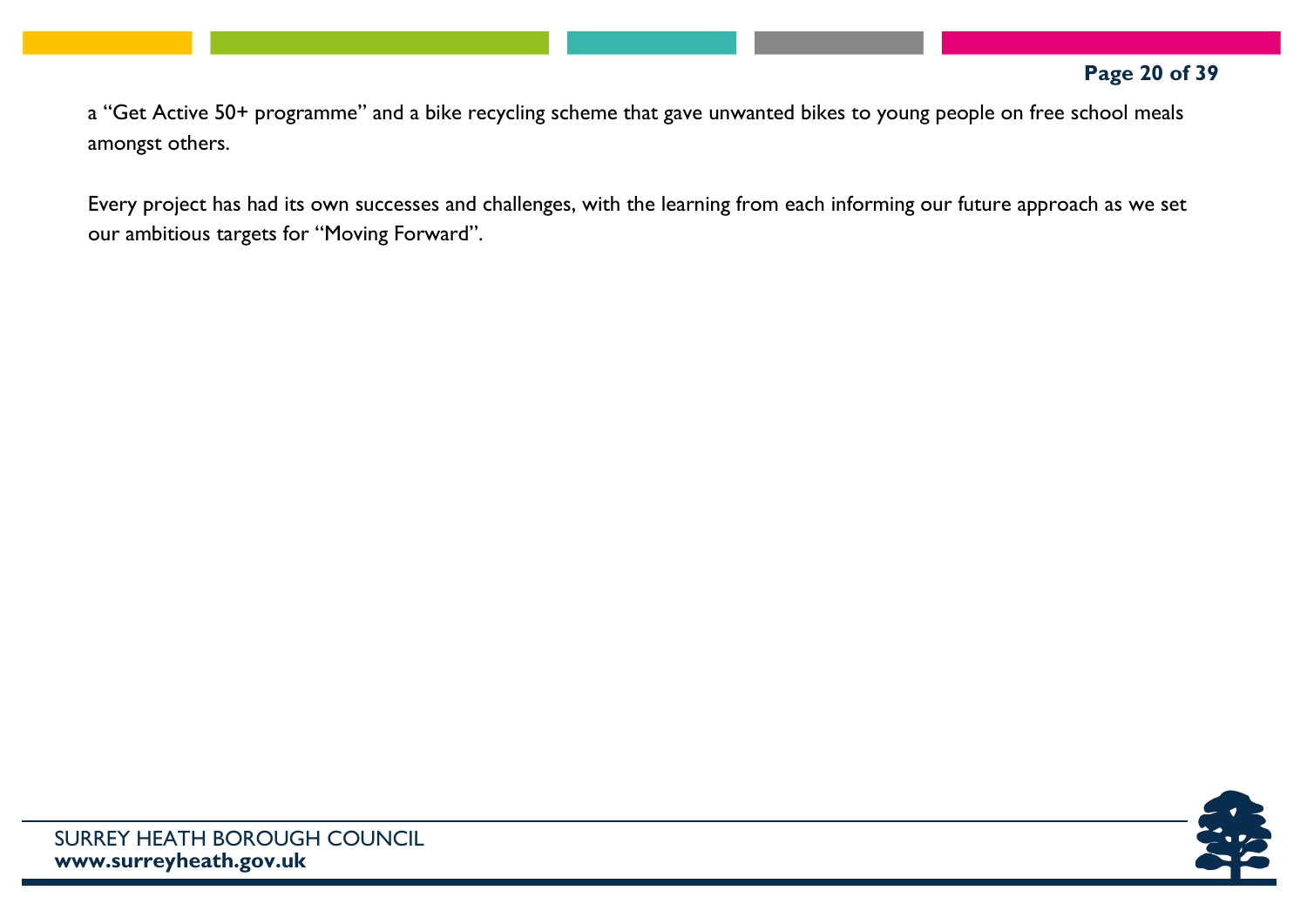# 4.Action Plan

Based on research, insight, feedback from residents and a knowledge of local issues, six key themes have been identified which will form the pillars of 'Moving Forward':



Within each theme is a table of targets which will act as objectives for delivery in year 1 of the strategy. These tables are followed by a number of wider goals that will be worked towards over the duration of the strategy period. Each January, officers will review performance against targets from the previous year and set an action plan for the year ahead. With a small delivery team, achieving the full range of targets in the strategy will only be possible by collaborating with a spectrum of partners and empowering our communities to deliver physical activity themselves.

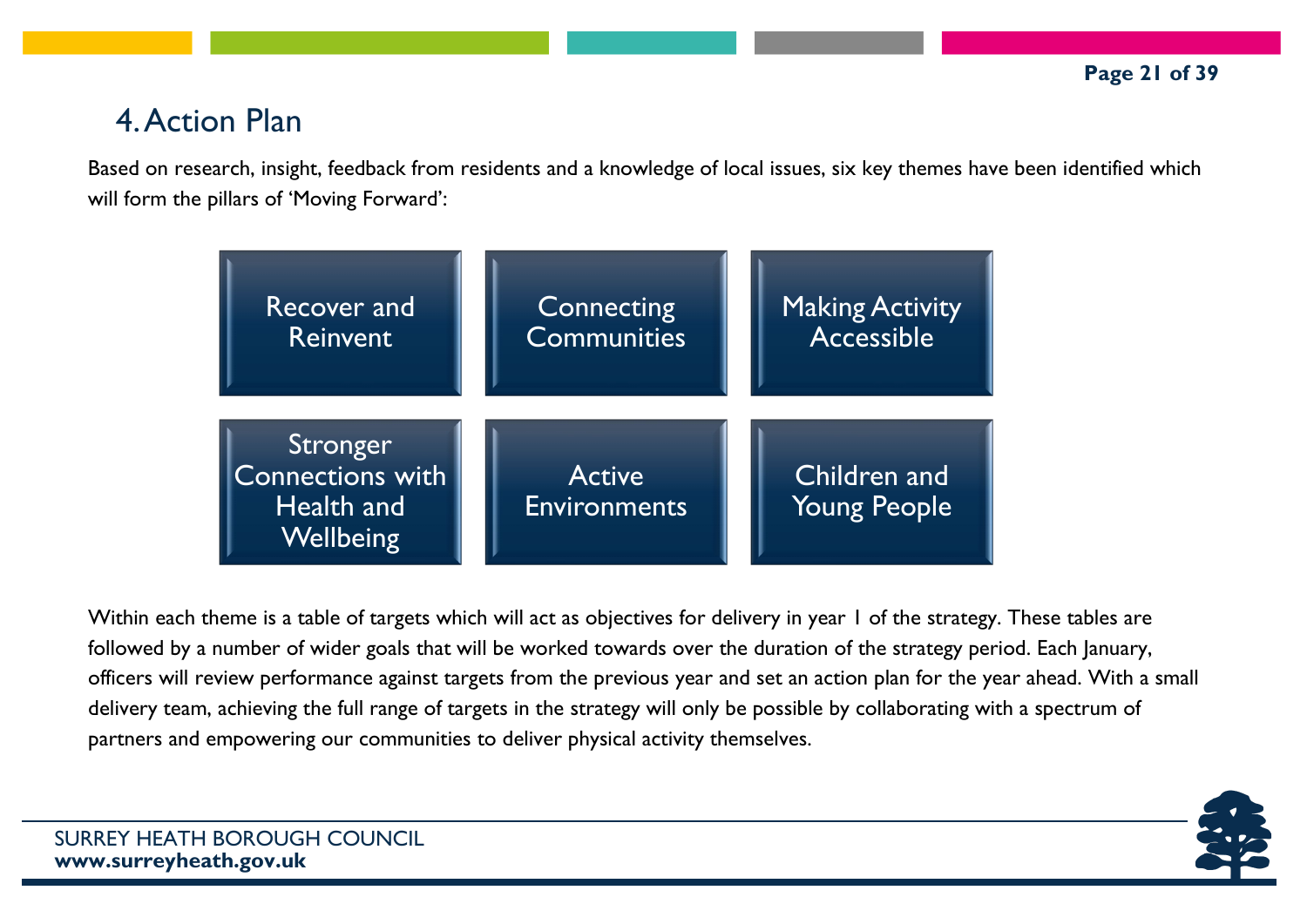In certain cases the strategy focuses on services that are not the responsibility of Surrey Heath Borough Council to deliver; where this is the case the Council will lobby and influence partners on behalf of its residents. Given their interlinking nature, it is recognised that some targets may impact or cut across more than one theme of the strategy.

#### **Vision**

**"To create an environment where all Surrey Heath residents, regardless of age, background or circumstances, have the opportunity to participate in physical activity in a way that works for them."**

We will be resolute in working towards our vision but flexible in terms of how we get there, understanding that circumstances can change at short notice (e.g. Covid-19). We will be ready to change our approach in order to take advantage of opportunities such as external funding or more efficient ways of working when they arise.

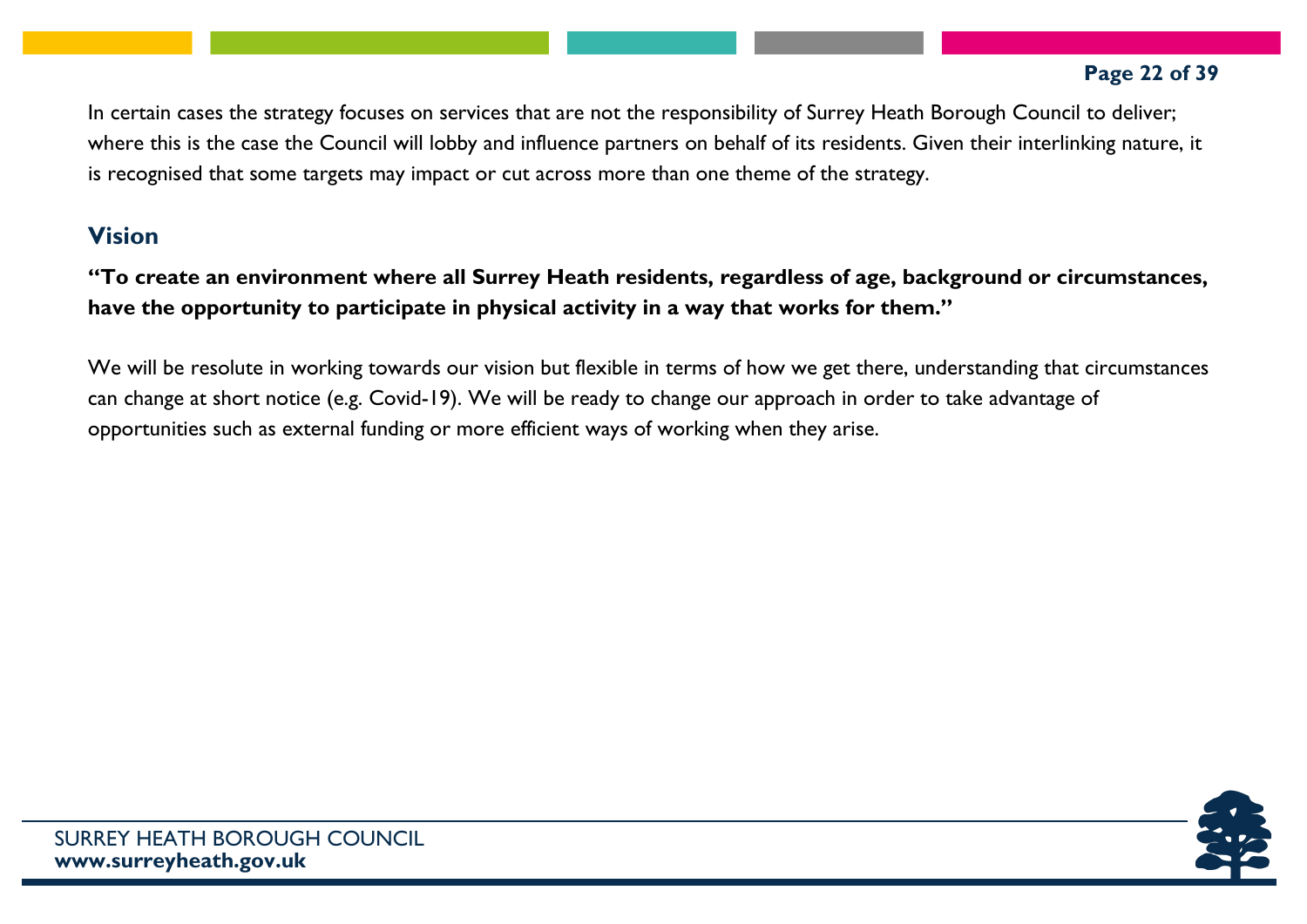## Priority 1: Recover and Reinvent

In addition to helping our clubs and community organisations get back on their feet, we will capitalise on the break in usual service caused by the pandemic as an opportunity to reflect on what we provide, how we provide it, and whether work can be delivered in a more efficient or modern way. The principle of recover and reinvent will be woven throughout the other themes of work.

| No. | <b>Action</b>                                                                                                                                               | <b>Baseline</b>                                                                                  | <b>Target</b>                                                                                                                                                                                                                         |
|-----|-------------------------------------------------------------------------------------------------------------------------------------------------------------|--------------------------------------------------------------------------------------------------|---------------------------------------------------------------------------------------------------------------------------------------------------------------------------------------------------------------------------------------|
| 1.1 | Support funding applications for sports clubs and<br>leisure organisations to improve facilities and/or<br>increase participation levels                    | During last full year before<br>pandemic, 5 organisations<br>were supported with<br>applications | An additional 5 clubs or community groups to be<br>supported                                                                                                                                                                          |
| 1.2 | Support local clubs, groups and activity providers with<br>governance, networking and general support through<br>delivery of a 'Club Conversations' evening | Last event ran in 2018                                                                           | Engage 10 local clubs/organisations in a virtual Club<br>Conversations event                                                                                                                                                          |
| 1.3 | Rebrand 'Surrey Heath Sports Awards' to 'Surrey<br>Heath Active Awards' to celebrate broader range of<br>achievements, not just those in organised sport.   | Streamlined 'Roadshow'<br>event in 2020 & 2021 due<br>to pandemic                                | Successful Rebranded event held at Camberley Theatre<br>with sponsors for every award category                                                                                                                                        |
| 1.4 | Harness additional interest in sport and physical activity<br>created by major events such as 2022 Commonwealth<br>Games                                    | <b>New</b>                                                                                       | Work with partners to provide 'taster sessions' in<br>public spaces to engage residents<br>Promote leisure directory during periods of heightened<br>public interest so residents can easily find links to<br>activity that suit them |

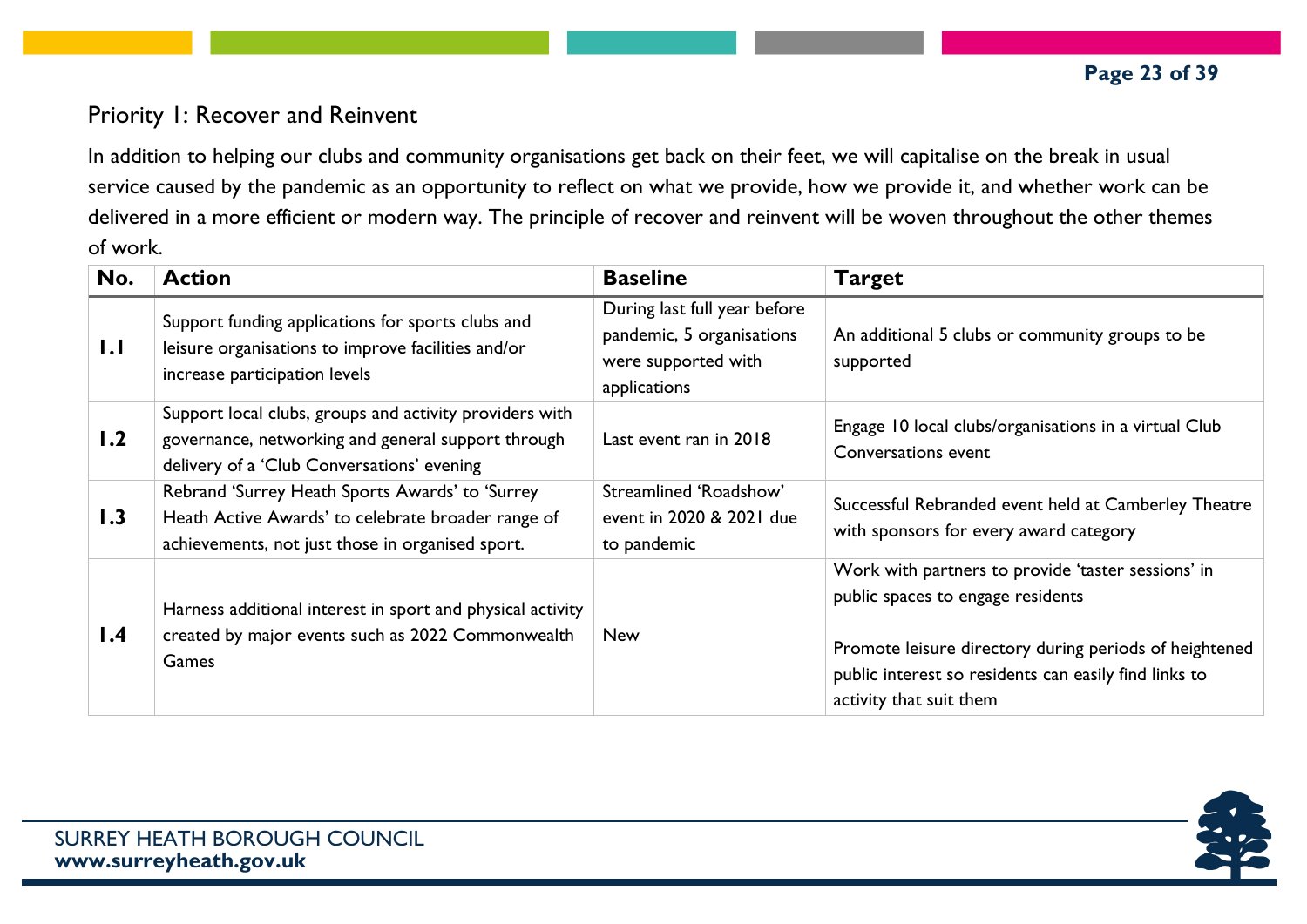#### **In addition to the above, longer term work in this area will include:**

- **E** Supporting clubs, leisure providers and community groups with outreach and recruitment of new members
- **E** Encouraging people back to community centres, village halls and other community spaces where there are opportunities to be active
- **E** Engaging with Collectively Camberley, local business associations, business parks and individual businesses to create healthier and more active workforces, acknowledging the challenges presented by agile working
- **Applying innovation and digital technology to make processes more efficient**
- **Using data to better inform future decision making**
- Restarting 'Fans in Training' programme, taking education on healthy lifestyles and physical activity to settings where inactive people are already comfortable
- Continuing to recognise local sport/activity volunteers by putting them forward for external awards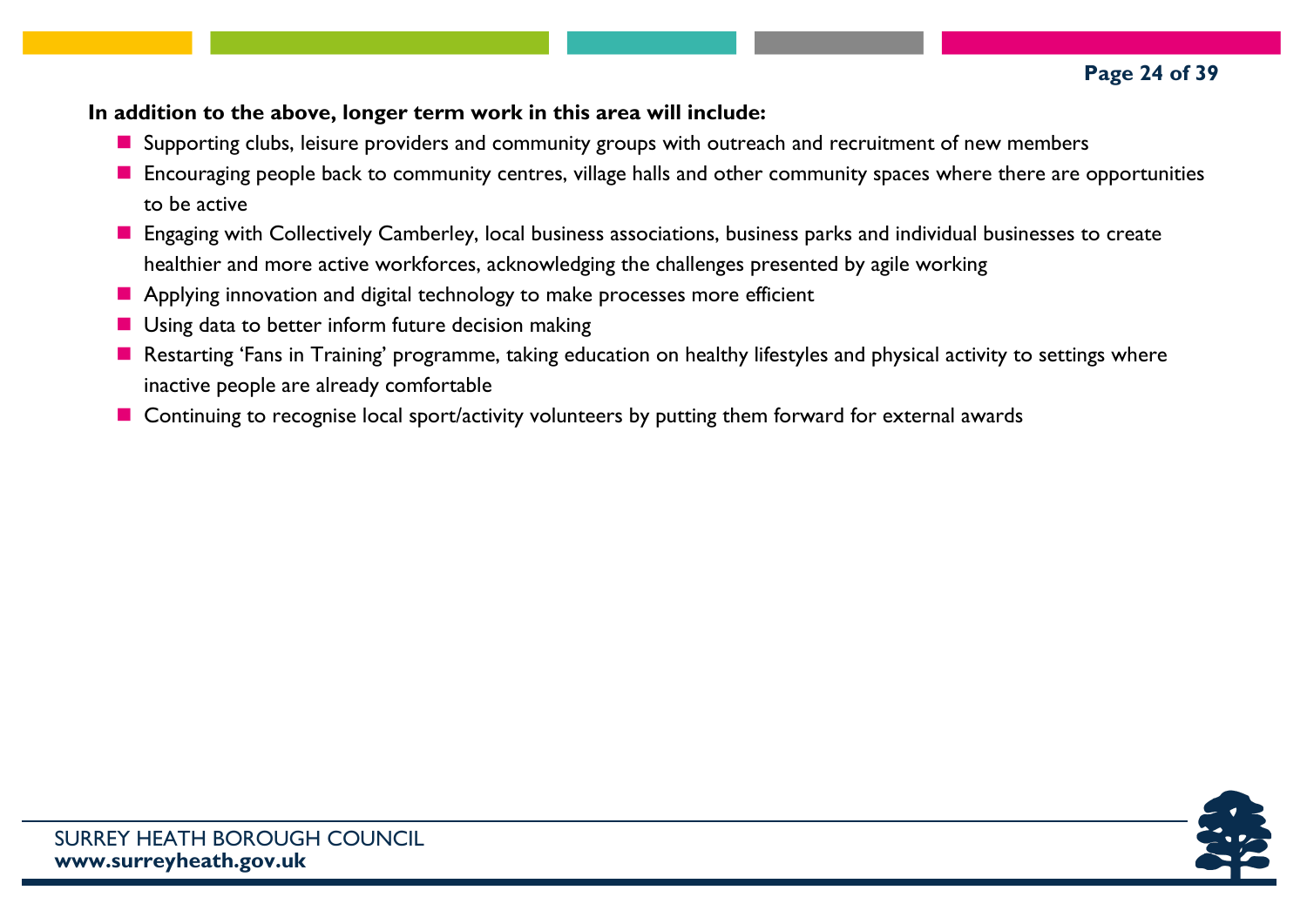# Priority 2: Connecting Communities

By bringing together people from a range of backgrounds, physical activity has the ability to reduce social isolation, build a sense of pride and belonging, and create better places for our residents to live. Rather than simply dictate provision using a top-down approach, we need to make sure our actions are in collaboration with the people from our local communities and the organisations trusted by them.

| No. | <b>Action</b>                                                                                                                                                              | <b>Baseline</b>                                                                              | <b>Target</b>                                                                                                                                                              |
|-----|----------------------------------------------------------------------------------------------------------------------------------------------------------------------------|----------------------------------------------------------------------------------------------|----------------------------------------------------------------------------------------------------------------------------------------------------------------------------|
| 2.1 | Consult with local communities to understand their<br>needs and barriers to physical activity, with a view to<br>introducing programmes that meet those needs              | Ad hoc conversations with<br>groups                                                          | Deliver detailed engagement programme with at least 5<br>different community groups, with a view to introducing<br>new activity or signposting groups to existing sessions |
| 2.2 | Identify 'champions' who can act as role models and<br>ambassadors for physical activity in their communities                                                              | 2 informal champions                                                                         | 2 new champions from underrepresented communities<br>who can be used to promote physical activity                                                                          |
| 2.3 | Work with family support team and refugee support<br>programme to explore how physical activity can help<br>support refugee families with integration in the<br>community  | <b>New</b>                                                                                   | Engage a minimum of 2 families in local physical activity<br>programmes                                                                                                    |
| 2.4 | Take physical activity to communities where<br>underrepresented groups already meet (rather than<br>expecting them to travel)                                              | <b>New</b>                                                                                   | Launch at least one new physical activity session in a<br>community setting e.g. places of worship, family<br>centres, day centres etc.                                    |
| 2.5 | Match community groups looking for an appropriate<br>venue with local facilities who are looking for new<br>users (e.g. school halls/community centres/leisure<br>centres) | Supported multiple<br>community groups to find<br>new settings after closure<br>of the Arena | Link at least 2 community groups with places to be<br>active                                                                                                               |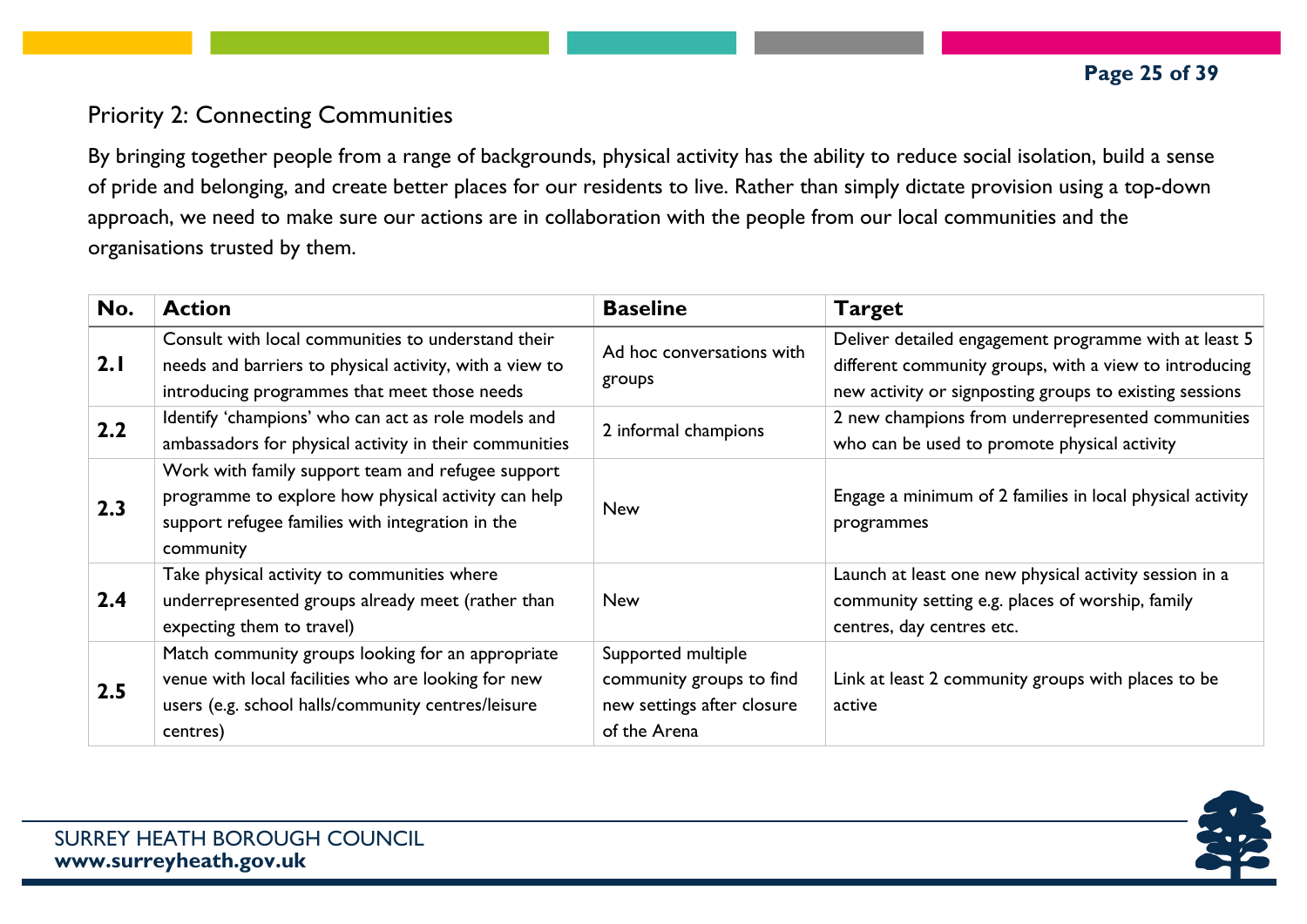| 2.6 |                                                      | Hosted annual GO-TRI       | Restart an entry-level triathlon event with at least 90% |
|-----|------------------------------------------------------|----------------------------|----------------------------------------------------------|
|     | Maintain and build reach of beginner friendly events | events of whom 86% are     | non-triathlon members                                    |
|     | such as the Camberley 'GO-TRI'                       | not members of a triathlon | Develop I new participation event in a different         |
|     |                                                      | club                       | sport/activity                                           |

#### **In addition to the above, longer term work in this area will include:**

- **E** Ensuring residents in villages have equal opportunities to be active compared with those living in more urban areas
- Capturing more photos and images from residents from a variety of backgrounds, so when we promote activity all residents can identify with images of someone who "is like me"
- **Listening to organisations such as clubs and charities, parish councils and community groups who know their area and its** needs best.
- **E** Working with organisations who are already trusted in local communities to integrate activity and movement into existing programming.
- Working with community sport, dance and physical activity providers to access funding, training and develop their clubs to reach inactive groups.
- Building better links with specialist facilities such as Lord Roberts Centre in Bisley with the aim of increasing community awareness and access
- **Amplifying Sport England marketing and behavioural insight expertise to support other audiences who we know are** struggling to get active
- Building a network of relationships that span far beyond traditional sports development or physical activity links we know we can make the biggest difference when we share our expertise and experience
- $\blacksquare$  Increasing number of volunteers supporting community physical activity

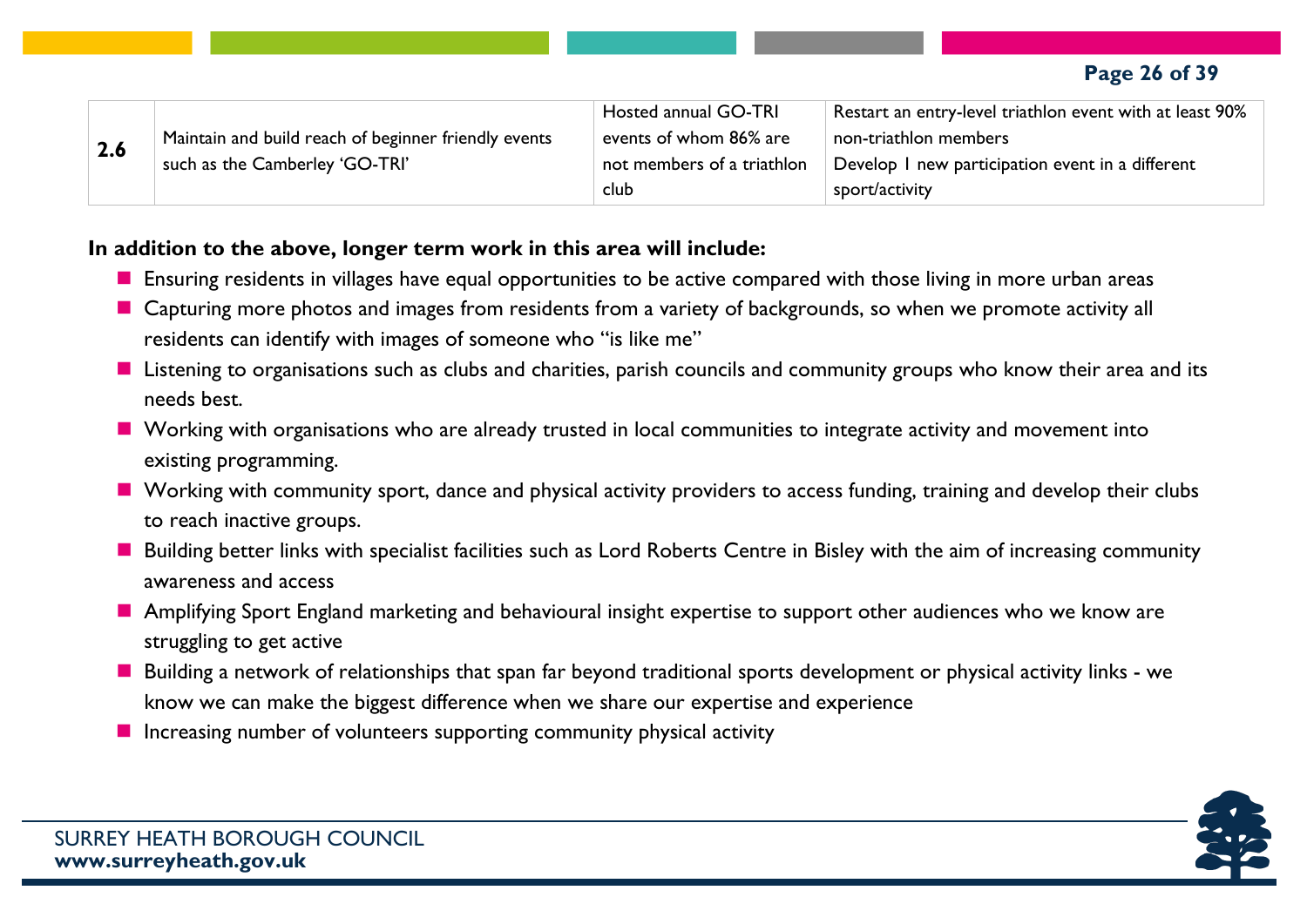#### Priority 3: Making Activity Accessible

If we want to share the benefits of physical activity with all residents, we need to make it fully "accessible" in its broadest sense, so it is inclusive for all. Accessibility is about more than just access for someone with a wheelchair – it's about making everyone feel comfortable and that being active is for them.

In order to provide equity of opportunities, we'll be doing some targeted work and devoting resources to those who need the most support. We want to particularly engage underrepresented groups including people with disabilities and long term health conditions, women and girls, older people, residents from minority ethnic groups and residents who may find cost a barrier to activity.

In addition to this targeted approach, we'll still be providing some universal support that can be accessed by everyone, everywhere.

| No. | <b>Action</b>                                                                                                                                                                                                      | <b>Baseline</b>                                                    | <b>Target</b>                                                                                                                       |
|-----|--------------------------------------------------------------------------------------------------------------------------------------------------------------------------------------------------------------------|--------------------------------------------------------------------|-------------------------------------------------------------------------------------------------------------------------------------|
| 3.1 | Expand our healthy walks programmes that support<br>residents (including those with medical conditions)<br>to be active without cost as a barrier, especially in<br>parts of the Borough identified as less active | 66 active walkers on programme,<br>walks spread across the Borough | Grow scheme by 10% of walkers<br>Create at least one new walk in a less active part of<br>the Borough and build into walk programme |
| 3.2 | Launch webpage and mixed media campaign to<br>promote free or low-cost opportunities to be active                                                                                                                  | <b>New</b>                                                         | New "Low-cost ways to be active" page on SHBC<br>website, posts on social media and mention in<br>Borough magazine 'Heathscene'     |

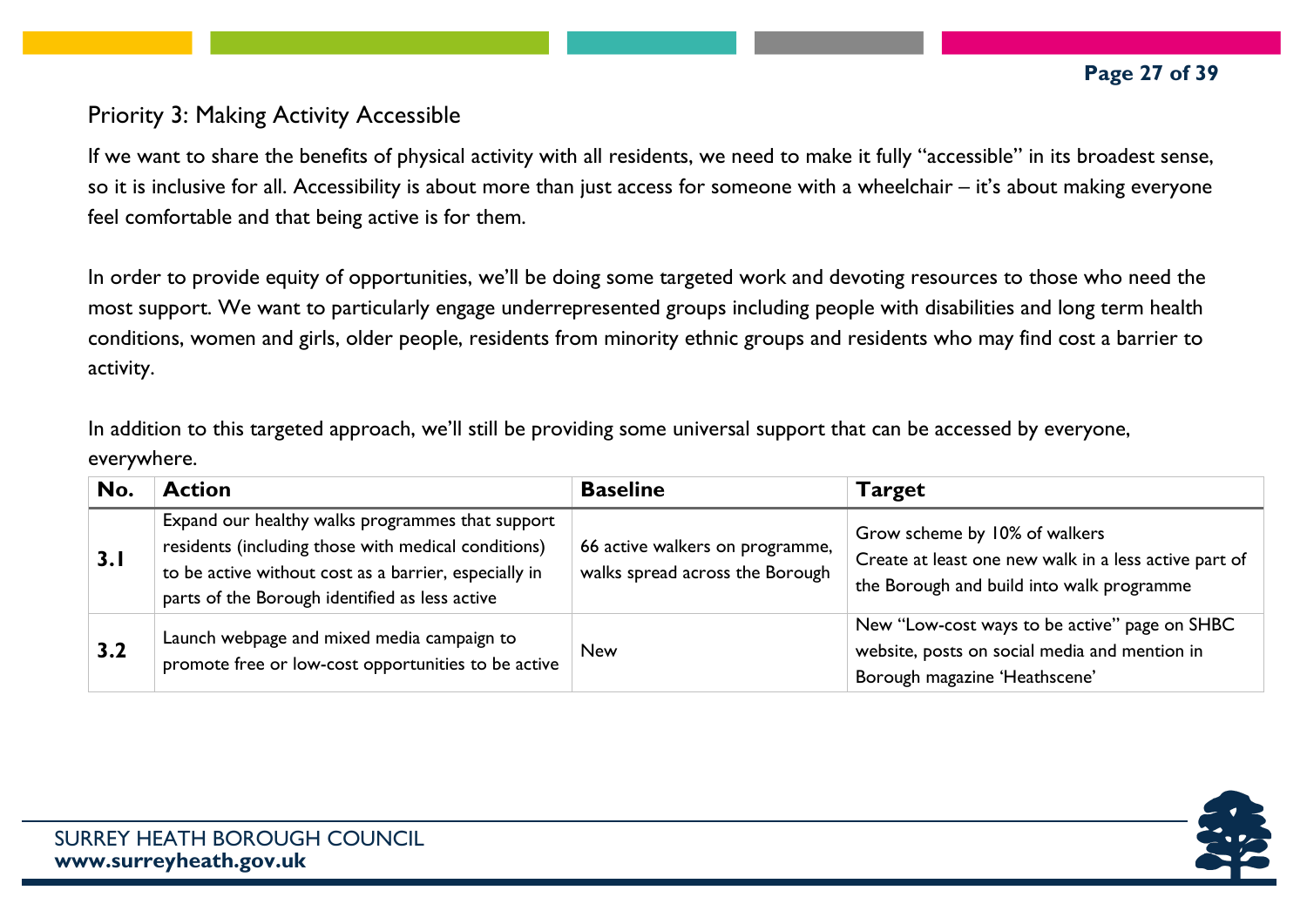| 3.3 | Promote sources of grant funding to eligible<br>residents who may find cost a barrier to activity                                                                                                             | Limited knowledge and<br>expressions of interest from<br>those with cost as barrier                                                                                                   | 5 eligible individuals to be referred to grant awarding<br>agencies such as Surrey Heath Sports Council or<br><b>Surrey Playing Fields</b>                                                                                     |
|-----|---------------------------------------------------------------------------------------------------------------------------------------------------------------------------------------------------------------|---------------------------------------------------------------------------------------------------------------------------------------------------------------------------------------|--------------------------------------------------------------------------------------------------------------------------------------------------------------------------------------------------------------------------------|
| 3.4 | Work with partners to expand offer of modified<br>sports/activities that better suit people with reduced<br>levels of mobility e.g. Walking Football, Walking<br><b>Netball</b>                               | Work with partners to expand<br>offer of modified sports/activities<br>that better suit people with<br>reduced levels of mobility e.g.<br><b>Walking Football, Walking</b><br>Netball | Launch, facilitate or promote at least one new<br>modified session                                                                                                                                                             |
| 3.5 | Work with specialist organisations to develop an<br>accessibility audit of Borough walk routes, then<br>develop and promote new accessible walks webpage                                                      | Working with Parity for Disability<br>who have assessed walk routes at<br>Frimley Lodge and Lightwater<br><b>Country Parks</b>                                                        | Minimum of 4 walk routes audited, with plans in<br>place for more<br>Accessible walks webpage launched                                                                                                                         |
| 3.6 | Create cohesive communications plan that<br>incorporates national campaigns to engage<br>underrepresented groups in activity, including "This<br>Girl Can", "Active Aging Week" and "We Are<br>Undefeatable". | Mixed levels of involvement in<br>national campaigns                                                                                                                                  | Create calendar of comms for national activity<br>campaigns with particular focus on 'This Girl Can' in<br>Year 1. Ensure clubs and community groups are<br>aware and support through their own channels<br>where appropriate. |
| 3.7 | Work with providers to increase the number of<br>bespoke sessions for groups who may find cultural<br>norms a barrier to activity                                                                             | Limited numbers                                                                                                                                                                       | At least I new session introduced for a group(s)<br>who may find cultural norms a barrier to activity                                                                                                                          |

#### **In addition to the above, longer term work in this area will include:**

**I** Increase the number of active opportunities for people with a range of disabilities and long term health conditions

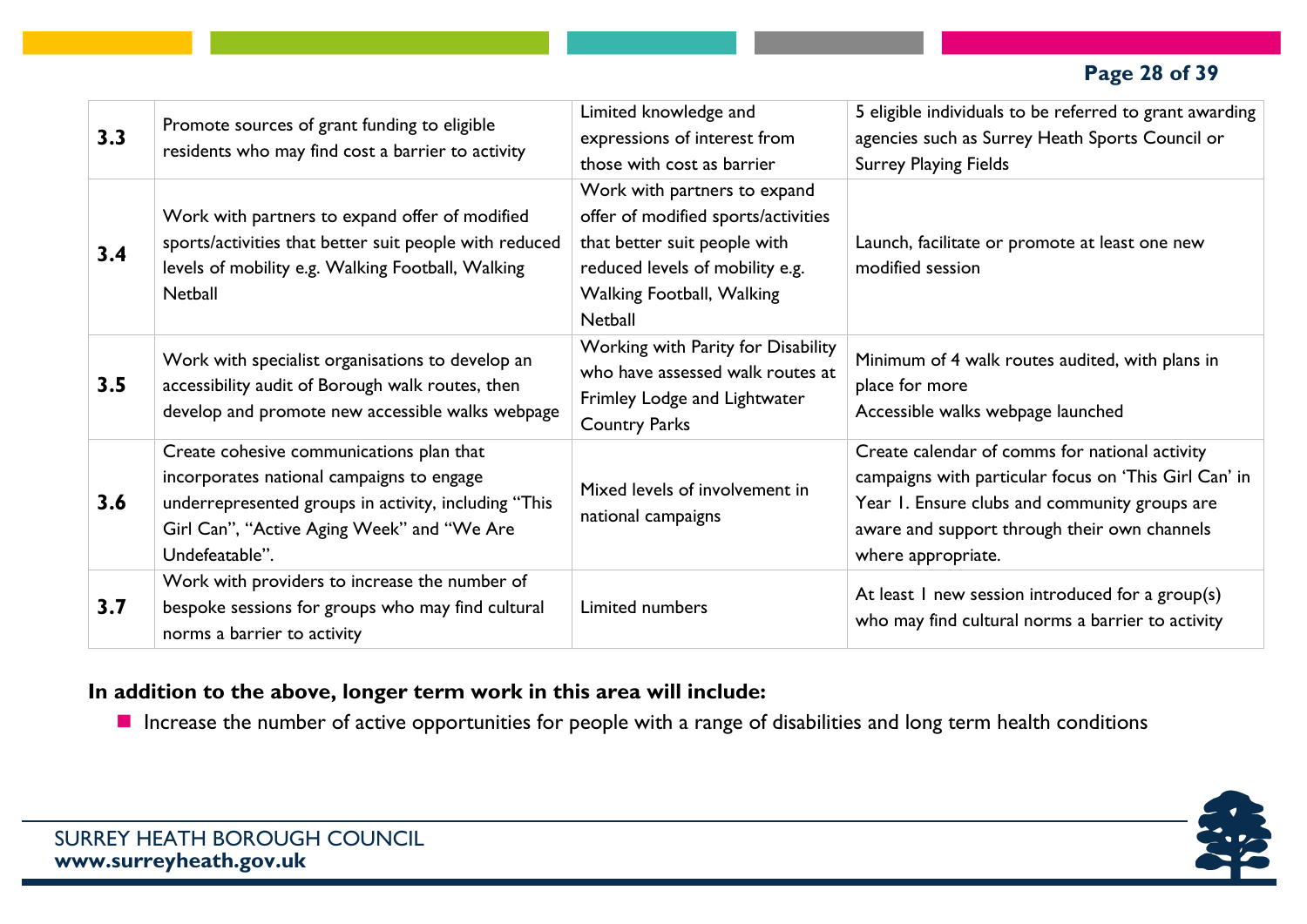- Working with our leisure providers to actively target underrepresented groups and inactive people
- **E** Expanding range of informal opportunities to be active (i.e. outside of traditional sports/leisure settings that need little planning or ongoing commitment)
- **Norking with leisure providers to better support access to activity for carers and care leavers**
- Co-designing and delivering targeted activities with community groups that enable them to be active
- **Encouraging and supporting coaches to attend training on inclusivity**
- **Supporting local delivery of new behavioural change campaigns that put movement, sport and physical activity at the** forefront of conversations.
- **Norking to build links with agencies such as the Adult Education Centre to identify where physical activity opportunities** could be incorporated into local offer (e.g. dance)

**Page 29 of 39**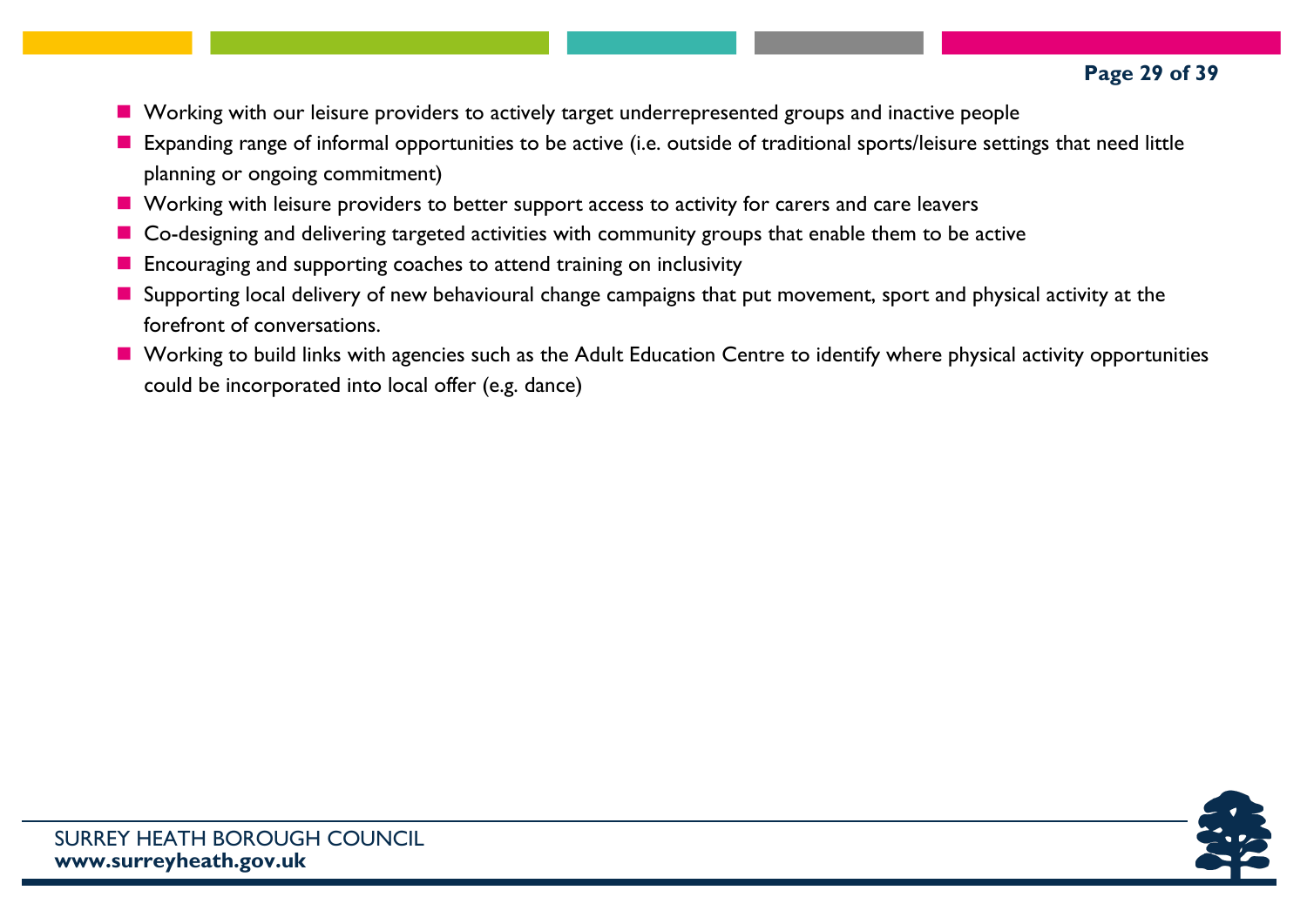#### Priority 4: Stronger Connections with Health and Wellbeing

By strengthening the connections between movement, physical activity and wider health and wellbeing, we can help more Surrey Heath residents to enjoy the benefits of an active life. Despite life expectancy increasing over the last 20 years, people are spending more time in poorer health while the complexity and severity of health needs is also increasing for some groups.

Many organisations are working to improve health and wellbeing, including colleagues in the NHS, the community sector, employers and the commercial health and wellbeing sector. We want to continue building on the great work that has taken place previously and strengthen the connection and collaboration between partners in the system so that more people can be signposted towards activity that works for them.

| No. | <b>Action</b>                                                                                                                                       | <b>Baseline</b>                                                                                           | <b>Target</b>                                                                                                                                                                                         |
|-----|-----------------------------------------------------------------------------------------------------------------------------------------------------|-----------------------------------------------------------------------------------------------------------|-------------------------------------------------------------------------------------------------------------------------------------------------------------------------------------------------------|
| 4.1 | Lead work with partners on addressing rising obesity<br>levels and helping residents to maintain a healthy weight                                   | <b>Healthy Weight Summit</b><br>held November 2021                                                        | Development of Borough action plan, coordinated by<br>SHBC but co-owned by range of partners                                                                                                          |
| 4.2 | Share resources and knowledge with partners in the<br>Integrated Care System to better understand local<br>needs with a view to 'plugging the gaps' | Collaboration on projects<br>such as Fans in Training,<br>Dementia walks, Diabetes<br>Walks, Cancer Rehab | Use partner knowledge to identify gaps in provision<br>and deliver at least one new initiative                                                                                                        |
| 4.3 | Improve links with mental health services and support<br>groups, recognising the important part physical activity<br>can play in mental health      | Working with limited<br>number of mental health<br>referral partners (3)                                  | Work with local NHS mental health teams to refer<br>clients to Council coordinated projects (with partners)<br>such as 'Community Garden'.<br>Increase number of referral partners to 5 organisations |

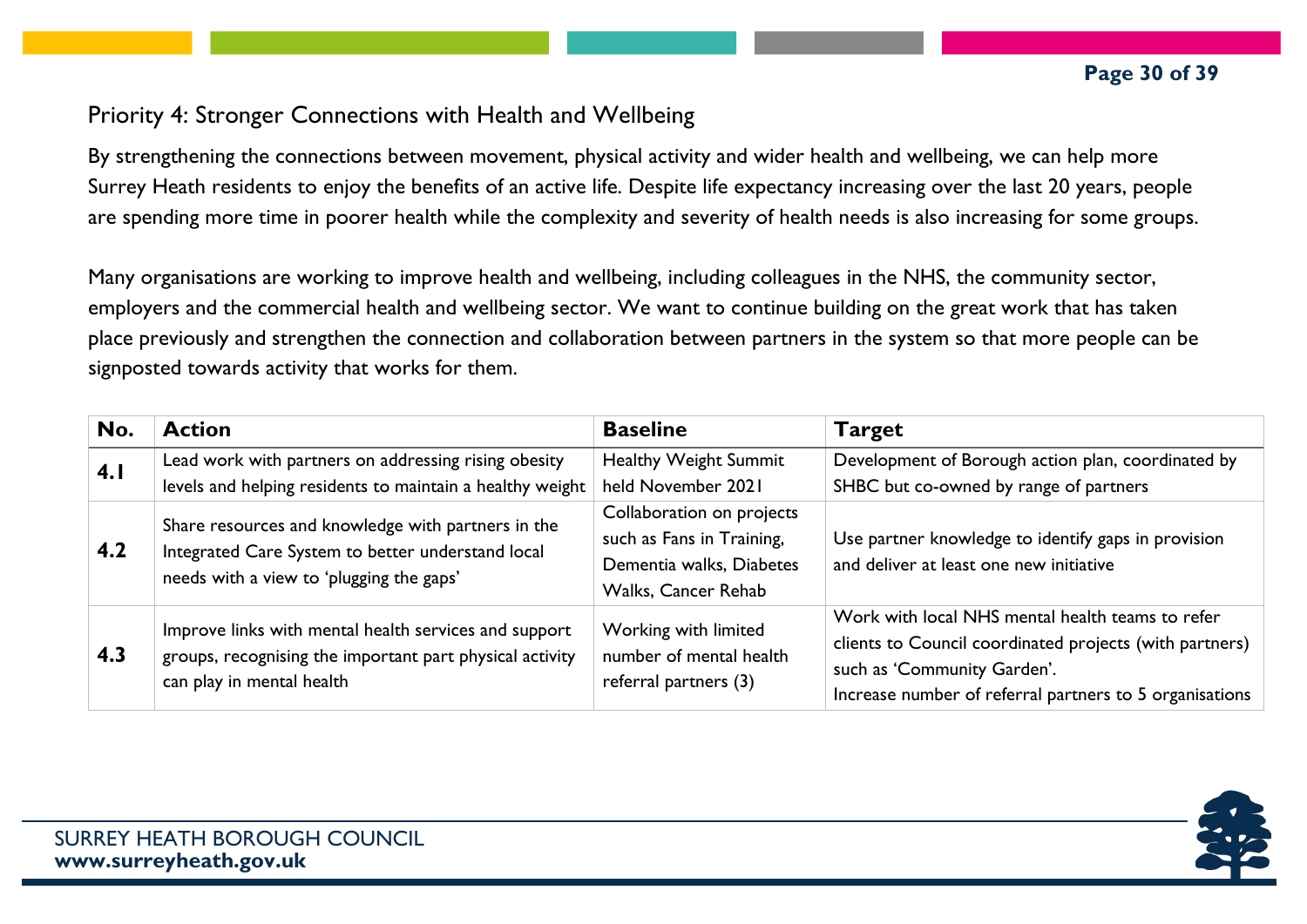| 4.4 | Provide Social Prescribers with latest updates on<br>physical activity and start recording number of referrals<br>from Social Prescribers into physical activity projects,<br>with a view to growing this number in future strategy<br>years | 518 total Social Prescribing<br>referrals, but unclear how<br>many of these have been<br>referred into physical<br>activity | Set up regular quarterly meetings to discuss any<br>updates and new developments<br>Implement coding system to easily track social<br>prescribing referrals into physical activity projects |
|-----|----------------------------------------------------------------------------------------------------------------------------------------------------------------------------------------------------------------------------------------------|-----------------------------------------------------------------------------------------------------------------------------|---------------------------------------------------------------------------------------------------------------------------------------------------------------------------------------------|
| 4.5 | Support reintroduction of GP exercise referral scheme<br>and Adult Weight Management programmes by<br>working collaboratively with health providers, leisure<br>providers, and other partners                                                | Schemes in place at Arena<br>Leisure Centre before<br>closure                                                               | Successfully reintroduce GP exercise referral scheme<br>at Places Leisure Camberley<br>Reintroduce weight management programme at a<br>venue in the Borough                                 |

#### **In addition to the above, longer term work in this area will include:**

- Utilising links to residents in need through new "Health & Wellbeing Coach" role, part of the Surrey Heath Primary Care Network
- **I** Involving health partners wherever appropriate in conversations and in meetings with leisure and activity providers
- **E** Continuing to develop important relationships with decision-makers, experts and influential parties, partners and colleagues to understand challenges and opportunities in more detail.
- **Embedding social interaction (e.g. coffee after sessions) around activities to improve mental health**
- **Looking to improve existing programmes and exploring new areas to help strengthen people's health and wellbeing, from** childhood right through to older age.
- Being committed to learning from partners and experiences, and be willing to experiment with ideas that may not always work on the understanding that what we learn will make the journey ahead more effective
- Supporting Active Surrey to train health and social care professionals in the benefits of physical activity for health professionals

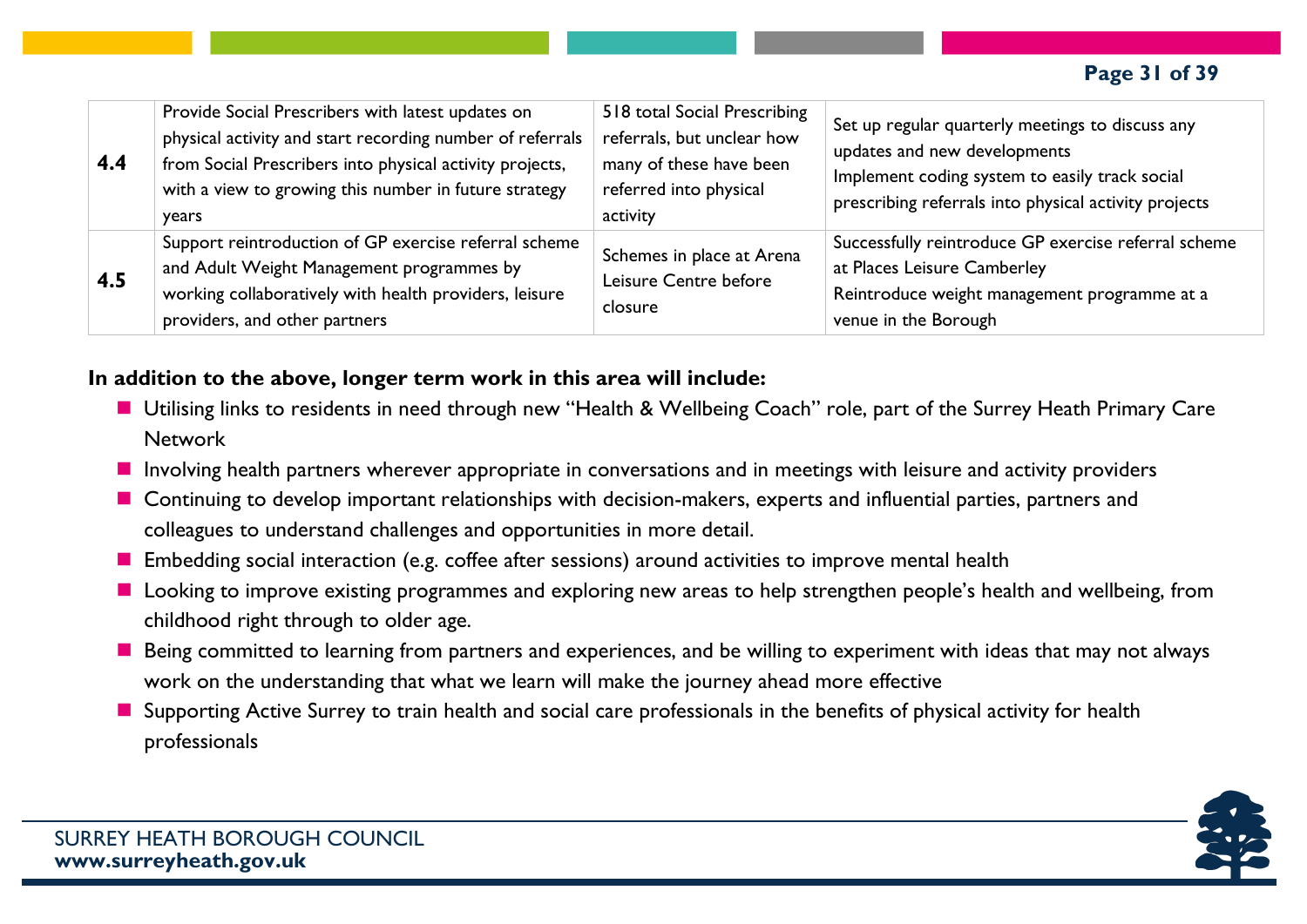# **Page 32 of 39**

Helping residents who may be struggling with effects of "long covid" to find activity that can work around their condition

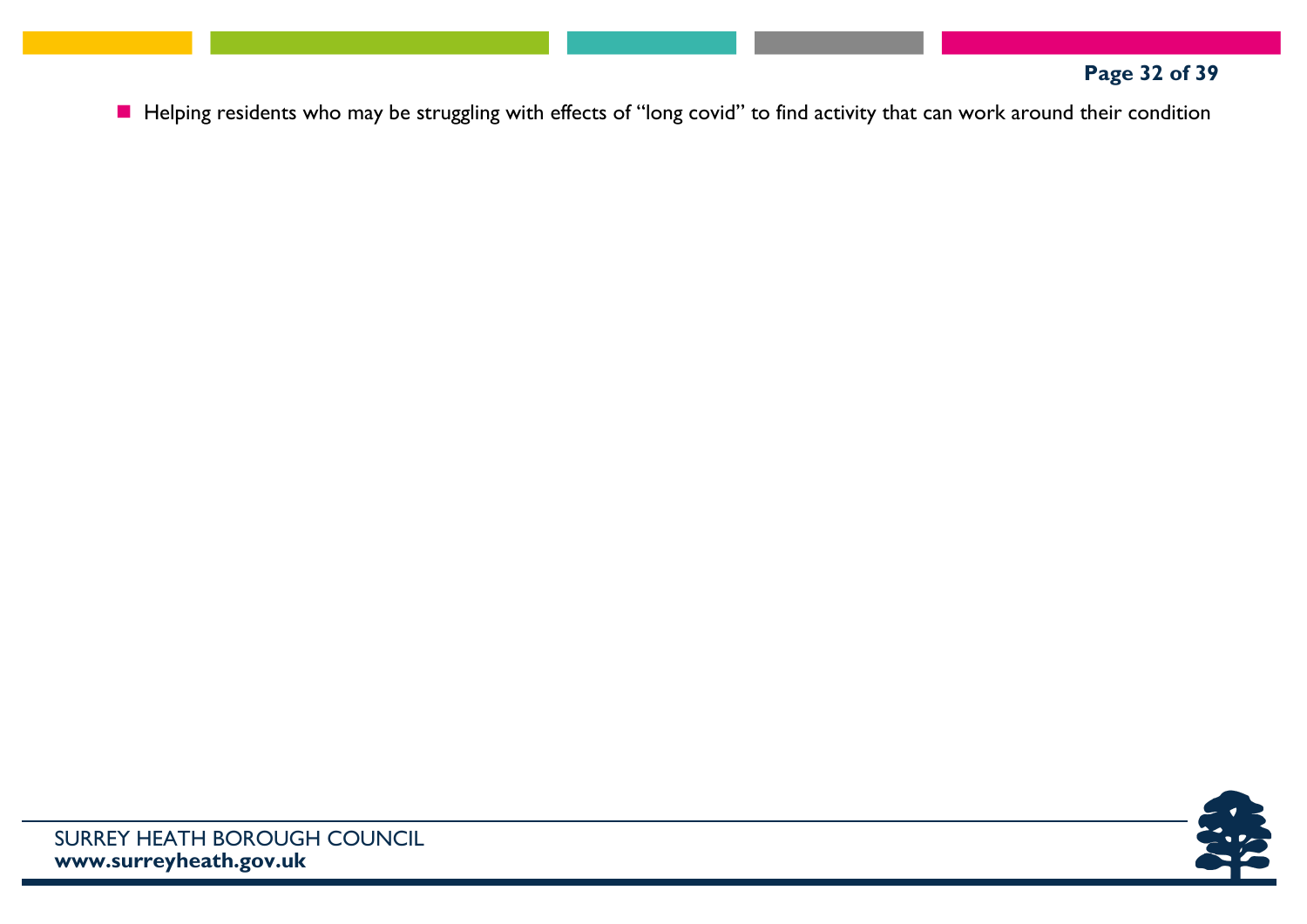#### Priority 5: Active Environments

We want to make it easy for people in Surrey Heath to be active in the space around them. Creating an active environment and encouraging active travel will not only result in health improvements for our residents but also support the Council's commitment to be carbon neutral by 2030 by using less fossil fuels, having cleaner air, and less congested and safer roads. It is also important in making Surrey Heath a place where people are proud to live.

We are fortunate to have designated active environments such as the Borough's new £22 million leisure centre, while we are also blessed as a Borough with natural environment such as our parks and green spaces which will be just as important to maintain and utilise. We will also look to use our relationships with schools to encourage more parents and children to enjoy greener ways of getting to and from school such as walking, cycling or using a scooter.

While it is important to recognise there are elements of the wider built environment that are not within the Borough Council's direct control, we will be advocates for the design of active environments and look to lobby and influence partners to create meaningful change.

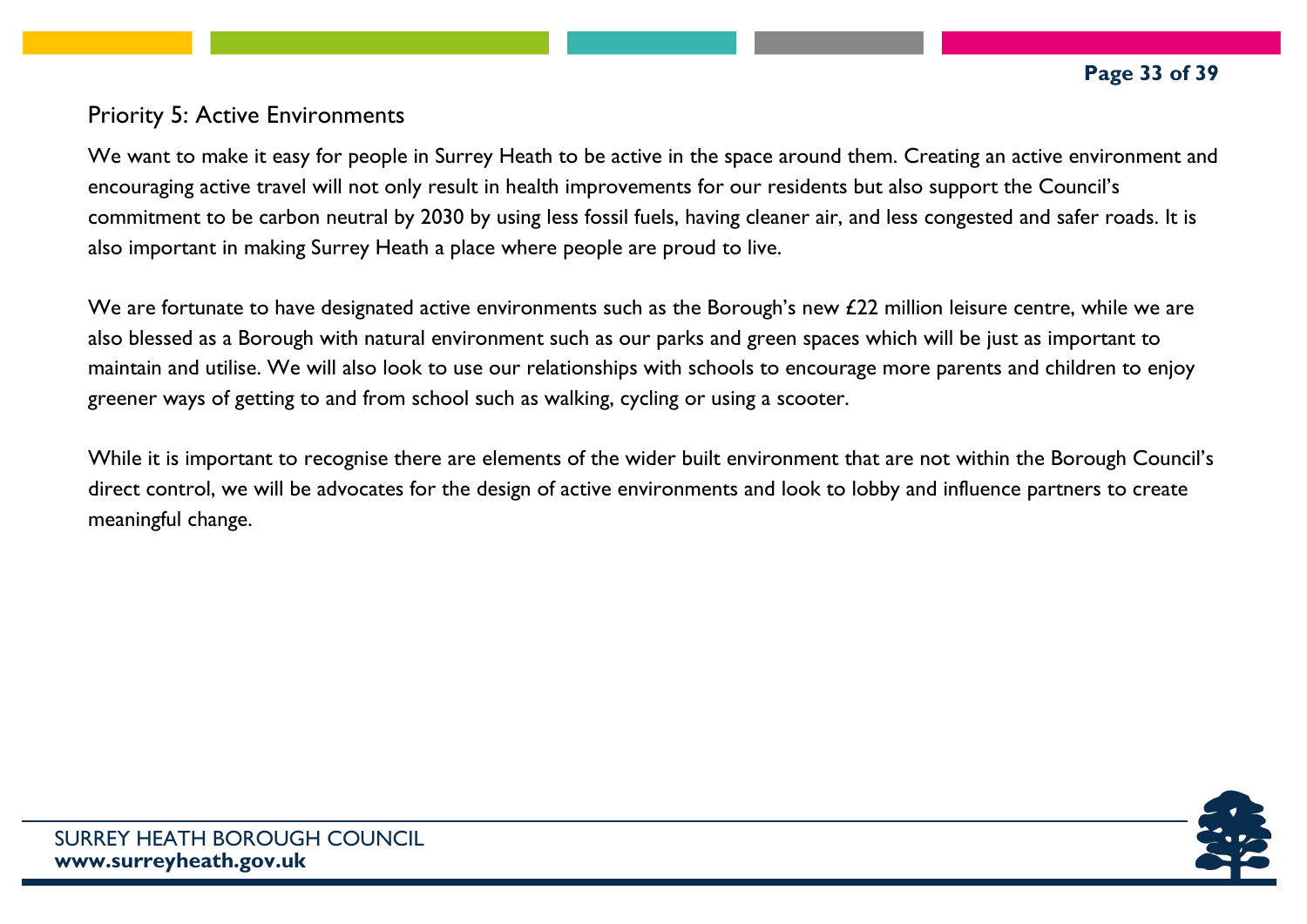#### **Page 34 of 39**

| No. | <b>Action</b>                                                                                                                                                              | <b>Baseline</b>                     | <b>Target</b>                                                                                                                                           |
|-----|----------------------------------------------------------------------------------------------------------------------------------------------------------------------------|-------------------------------------|---------------------------------------------------------------------------------------------------------------------------------------------------------|
| 5.1 | Encourage schools to complete Surrey County Council<br>"School Travel Plans", linking to other services such as<br>walk training, cycle training and air quality resources | <b>New</b>                          | At least 2 Surrey Heath schools to sign up to School<br><b>Travel Plans</b>                                                                             |
| 5.2 | Deliver phase 2 of Watchetts & St Michaels Bike<br>Recycling Project, focusing on taking bikes that are no<br>longer used and donating them to families in need            | completed Summer<br>Phase I<br>2021 | Find permanent location for workshop and storage of<br><b>bikes</b><br>Refurbish and donate at least 30 bikes to families facing<br>financial hardship  |
| 5.3 | Host recreational cycling event to encourage people to<br>use their bikes for short journeys                                                                               | <b>New</b>                          | Host a successful event that raises awareness of cycling,<br>builds confidence and leaves legacy of more people<br>using bikes                          |
| 5.4 | Work with leaders of community groups to connect<br>them with their local green spaces                                                                                     | <b>New</b>                          | Work with at least two community groups on activities<br>that take them to their local green spaces                                                     |
| 5.5 | Raise awareness of Places Leisure Camberley,<br>particularly among underrepresented groups, making<br>them aware of fantastic facilities on offer                          | <b>New</b>                          | Facilitate tour of facilities for at least 3 community<br>groups from underrepresented communities so they<br>are fully aware of opportunities on offer |
| 5.6 | Support Lightwater Leisure Centre and other leisure<br>providers across the Borough to identify and address<br>local gaps in provision                                     | Ad hoc meetings as needed           | Scheduled quarterly meetings with LLC<br>Facilitate new launch I new session where local need<br>has been identified                                    |

#### **In addition to the above, longer term work in this area will include:**

- **Norking with colleagues in Planning Services to ensure the Surrey Heath Local Plan and planning applications support** healthy and active spaces by taking account of Sport England's Active Design Principles.
- Working with colleagues and external partners to review options for improving/increasing cycle lanes

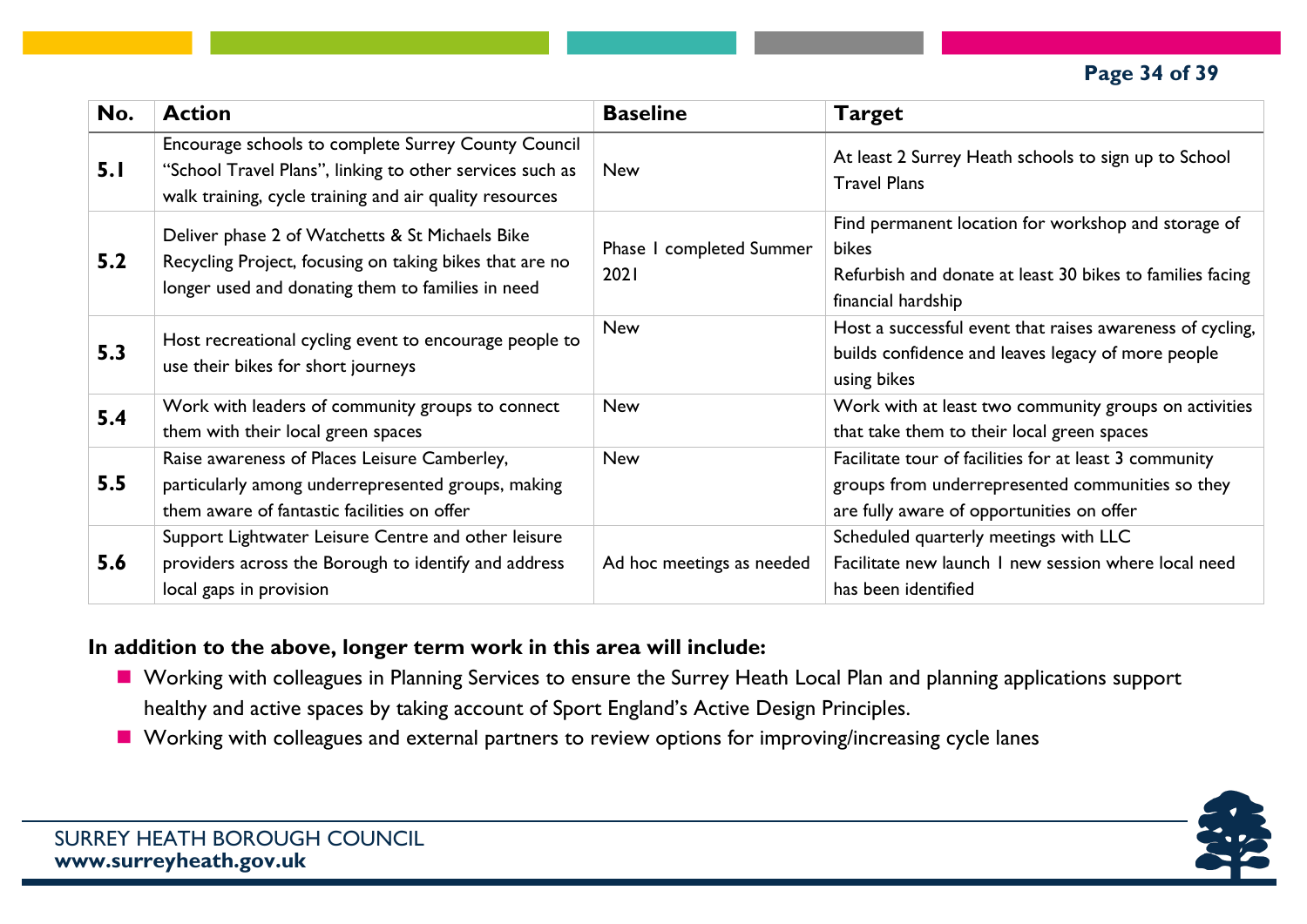- Contributing to corporate work in partnership with Surrey County Council to develop Local Cycling and Walking Infrastructure Investment Plans to identify priority routes for investment and improvement within the Borough
- Raising awareness of community spaces where people can be active such as village halls, community centres and schools
- Working with Collectively Camberley and business associations across the Borough to look how we can build physical activity into our town/village centres
- **Undertaking review of leisure facilities to understand how we can operate them in most efficient manner, including tennis** facilities.
- **Supporting development of funding applications, seek to leverage external funding to develop facilities around the** Borough
- Working with Camberley Theatre and Surrey Arts Partnership to expand opportunities for dance and movement
- Supporting delivery of active transport initiatives as highlighted within Surrey Heath Climate Change Action Plan
- $\blacksquare$  Further exploring the impact active environments can have on the climate emergency

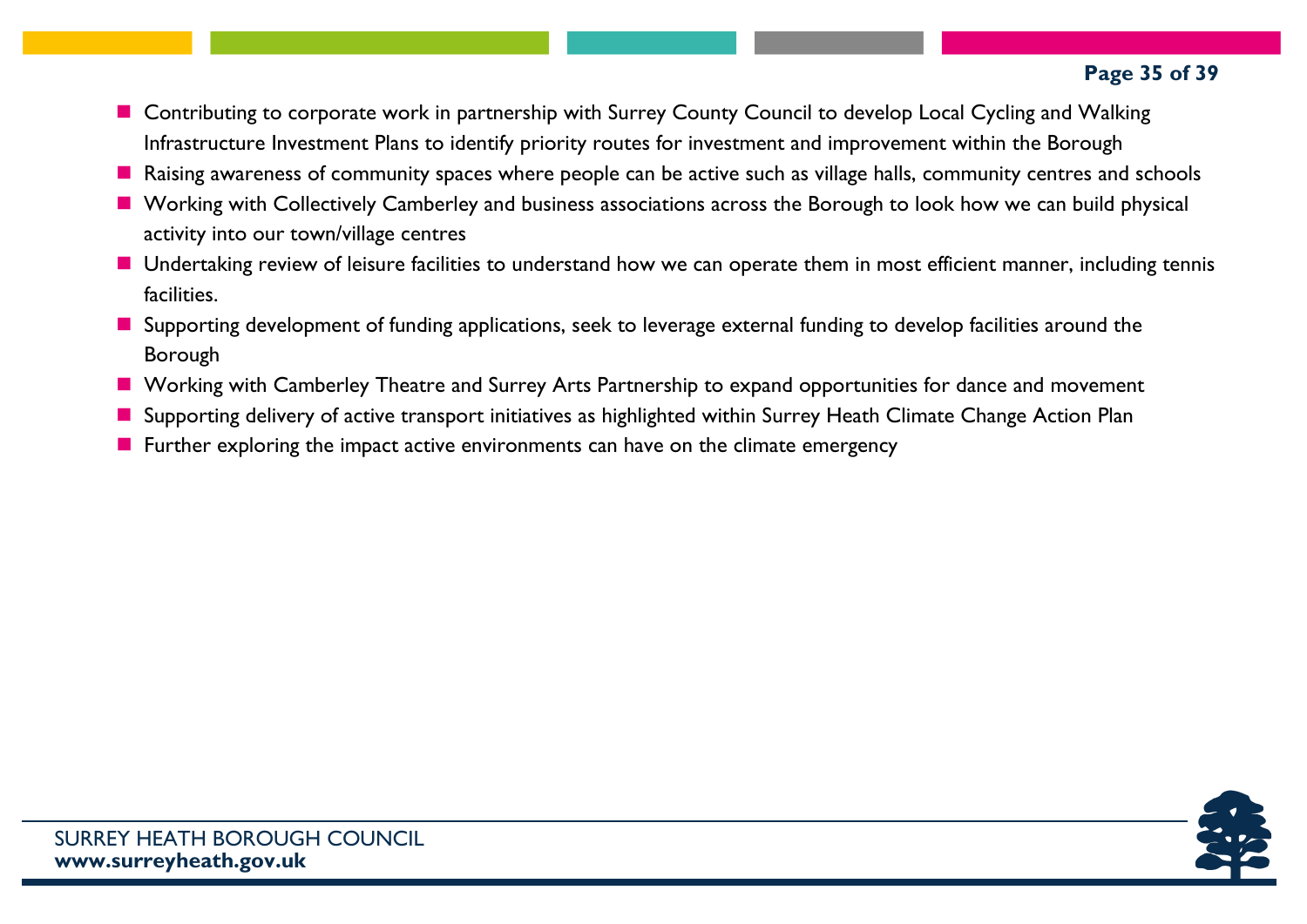#### Priority 6: Children and Young People

Positive experiences at an early age help build the foundations for an active life. If children and young people have experiences that feel fun, positive and give them a sense of confidence, they're more likely to want to be active in the future (15).

We know that what makes a "positive experience" varies from young person to young person and across different age groups, so our aim must be for all to get an experience which meets their diverse and changing needs.

While we don't have direct influence over the curriculum or what happens during the school day, we will look to support schools as much as possible to create active opportunities and provide options for children and young people outside of the school setting that they are interested in.

| No. | <b>Action</b>                                                                                                                                              | <b>Baseline</b>                                          | <b>Target</b>                                                                                                                                                                                            |
|-----|------------------------------------------------------------------------------------------------------------------------------------------------------------|----------------------------------------------------------|----------------------------------------------------------------------------------------------------------------------------------------------------------------------------------------------------------|
| 6.1 | Create opportunities for young people to be active on<br>their own terms. We will do this by listening to what<br>young people want and acting accordingly | Build on examples such as<br>events at Ping Pong Parlour | Hold consultation programme with partners such as<br>Surrey Youth Focus, Eikon, Surrey Clubs for Young<br>People and Youth Council to understand what is<br>wanted and needed (within local limitations) |
| 6.2 | Offer targeted free coaching through revamped<br>Specsavers Surrey Youth Games programme, with<br>greater focus on engaging inactive young people          | Games last took place in<br>2019                         | Enter a team of young people into every available<br>activity<br>Work with schools to engage as many identified<br>inactive young people as possible                                                     |

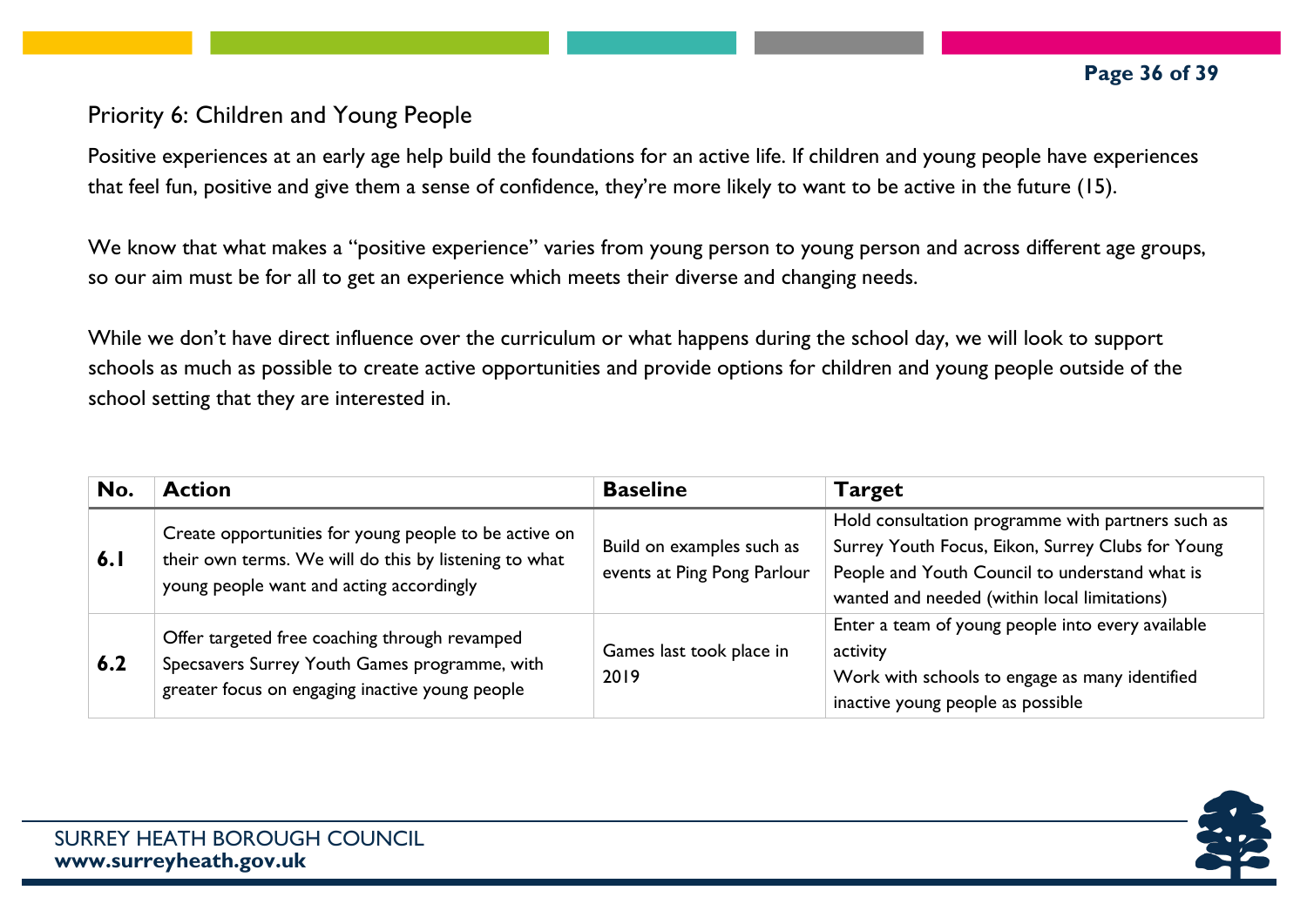#### **Page 37 of 39**

| 6.3 | Work with Old Dean Community Group and partners<br>to relaunch 'Friday Night Project' style programme,<br>giving young people something to do and safe place to<br>be active.<br>Explore whether model could be rolled out to other<br>facilities across the borough | <b>New</b>                                                                       | Secure necessary funding arrangements and successfully<br>relaunch sessions<br>Work with partners to ensure sustainability of project<br>Explore plans for expansion to other parts of Borough<br>in future years |
|-----|----------------------------------------------------------------------------------------------------------------------------------------------------------------------------------------------------------------------------------------------------------------------|----------------------------------------------------------------------------------|-------------------------------------------------------------------------------------------------------------------------------------------------------------------------------------------------------------------|
| 6.4 | Work with clubs and leisure organisations to ensure<br>their offer is inclusive for children and young people of<br>all abilities, including those who may be inactive and/or<br>may not consider themselves "sporty".                                               | Ad-hoc support                                                                   | Provide guidance, resources and/or links to continued<br>professional development to at least 10 coaches, clubs,<br>volunteers, community groups etc.                                                             |
| 6.5 | Support special schools to increase range of physical<br>activity opportunities for children and young people<br>with additional needs                                                                                                                               | Supported Carwarden<br>House school with<br>orienteering and tennis<br>resources | Support special schools to implement at least 2 new<br>opportunities for students                                                                                                                                 |

In addition to the above, longer term work in this area will include:

- Working with Active Surrey's schools team to support schools in engaging less active children and young people into activity.
- Continuing to send a representative to Surrey Heath Primary School Sports Association meetings, offering support where appropriate
- Working with sports clubs and leisure providers to ensure their safeguarding policies and procedures are up to date and appropriate
- Rebuilding links between schools and clubs (or other organisations) which may have been lost during the pandemic.

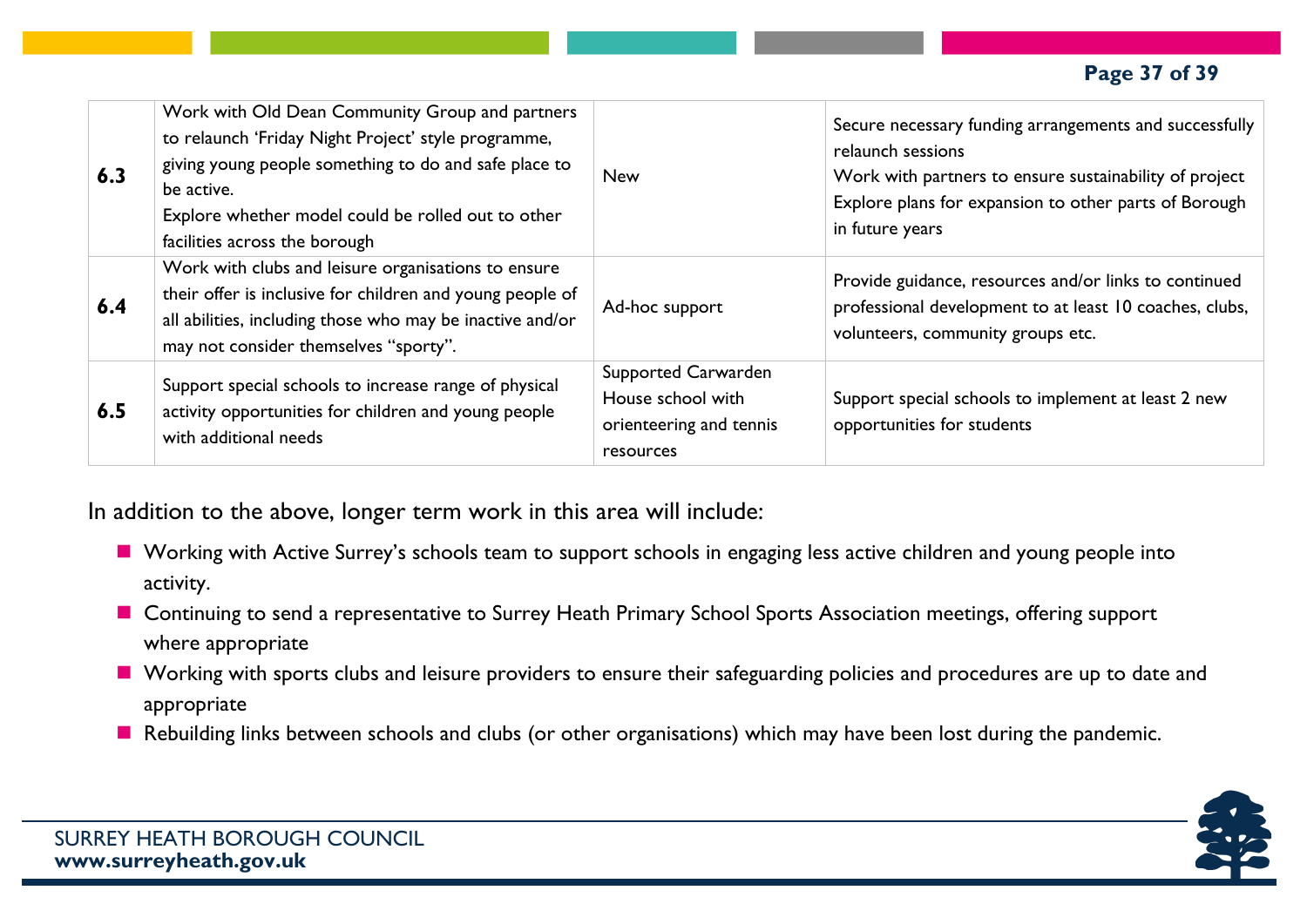- **Linking community sport and physical activity providers to schools and other population groups**
- **E** Supporting schools and young talented athletes to access grants.

# Summary

The pandemic has undoubtedly had a negative impact on physical activity levels (although these have not reverted to the levels last seen in 2015-16), creating a number of new challenges and exacerbating the existing health inequalities that exist within our communities. In order to start turning the tide and creating a more active Borough, we need to 'level up' the way that we work and our offer for residents. While the objectives set out in this strategy will not solve every issue, they target the areas we feel we can make real impact and start the journey of 'Moving Forward'.

By working collaboratively with our vast range of partners, listening to the views of our residents and empowering our community groups, we can create an environment where all Surrey Heath residents, regardless of age, background or circumstances, have the opportunity to participate in physical activity in a way that works for them – ultimately creating a happier, healthier, better Surrey Heath.